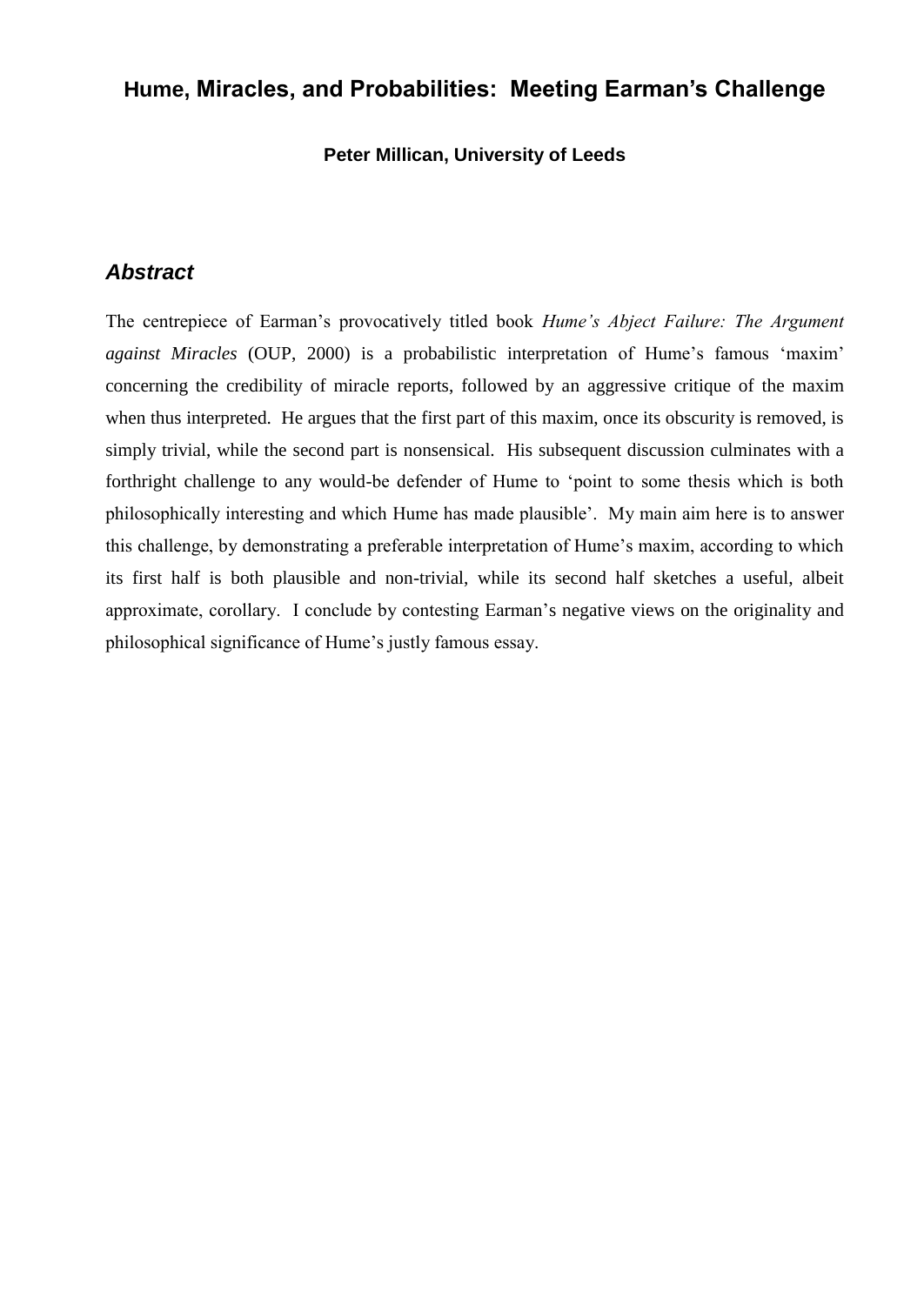## **Hume, Miracles, and Probabilities: Meeting Earman's Challenge**

#### **Peter Millican, University of Leeds**

Hume"s discussion concerning the credibility of miracle reports in Section X of the first *Enquiry* has always been controversial, with some commentators viewing it as a powerful contribution to the philosophy of religion, while others have dismissed it as uncharacteristically weak. The main focus of this disagreement has been the 'a priori' argument of Section X Part i,<sup>1</sup> which culminates in Hume's famous 'maxim':

The plain consequence is (and it is a general maxim worthy of our attention), "That no testimony is sufficient to establish a miracle, unless the testimony be of such a kind, that its falsehood would be more miraculous, than the fact, which it endeavours to establish: And even in that case, there is a mutual destruction of arguments, and the superior only gives us an assurance suitable to that degree of force, which remains, after deducting the inferior."  $(E 10.13, 115-6)^2$ 

Hume"s preceding argument is based very explicitly on his theory of probability, so contemporary interpreters, in attempting to assess the strength of that argument, have naturally been led to ask how this maxim can most faithfully be expressed in formal probabilistic terms. However their investigations have resulted in a number of very different formulations, which have therefore provided no firm and impartial basis from which the broader evaluative debate can be addressed.

Among the various probabilistic interpretations of Hume"s maxim, the most prominent recently – owing to the writings of John Earman – has been the one that he and I proposed independently in 1993, an interpretation which renders the maxim (or at least its first half, prior to

I am very grateful to Lorne Falkenstein for his helpful comments on an early version of this paper. *<later acknowledgements to be added>*

 $1$  The argument of Part i of Section X is often described as 'a priori' because it apparently purports to set limits to the evidence that even the best possible testimony could supply for a miracle. The 'a posteriori' arguments of Part ii, by contrast, are based on the particularities of human nature, history, and religions, such as our love of wonder, the antiquity and poor evidential basis of the most religiously significant miracle stories, and the mutual conflicts between different miraculously-founded religions.

<sup>&</sup>lt;sup>2</sup> Quotations from the *Enquiry Concerning Human Understanding* ('E') are taken from Beauchamp's student edition (1999), and referenced both by paragraph number and by page number in the standard Selby-Bigge edition (1975). However for brevity, lists of multiple references are given only using the Selby-Bigge page numbers, as also in the case of the *Treatise of Human Nature*, where "T" refers to the 1978 Selby-Bigge edition.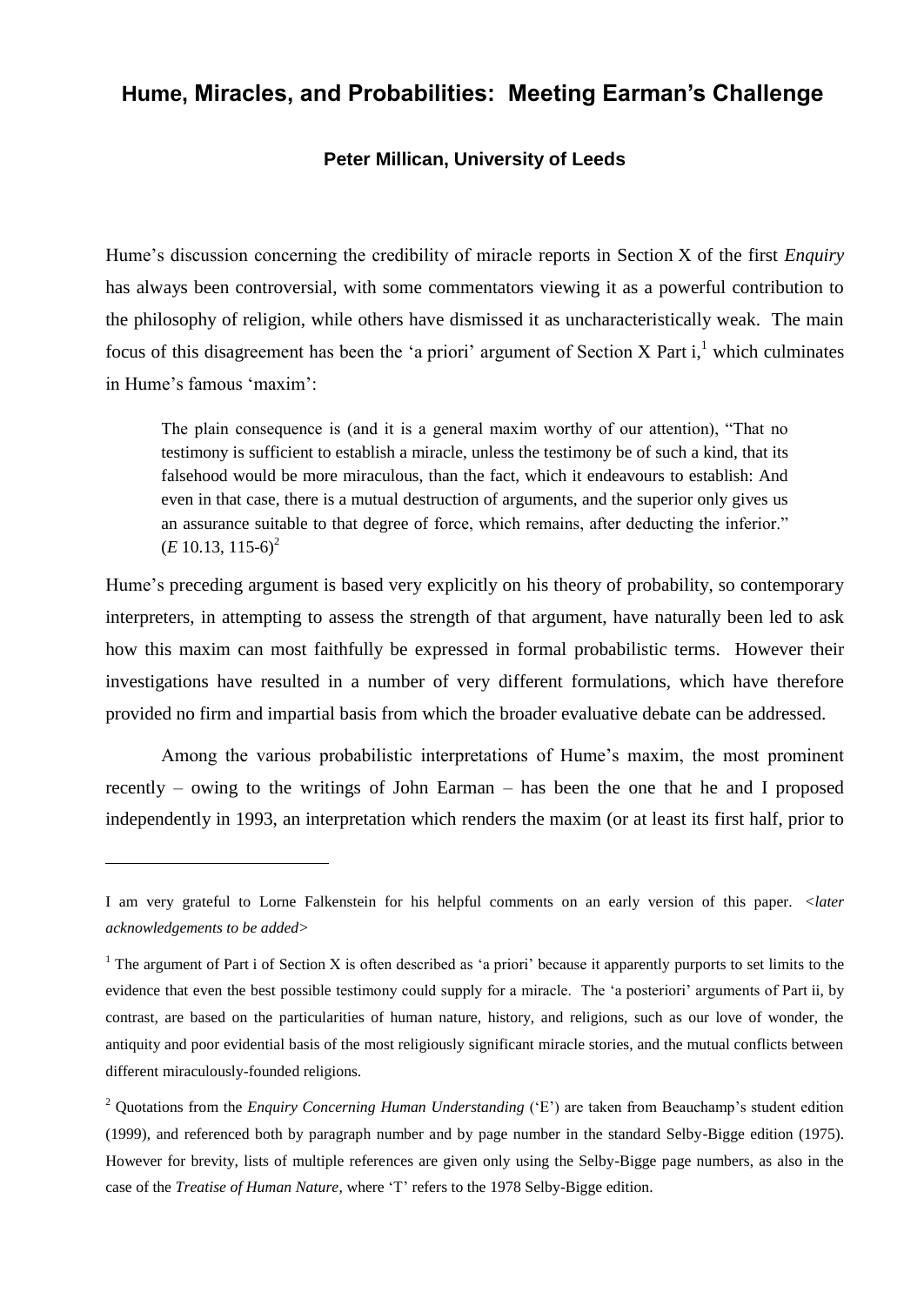the colon) true but apparently trivial.<sup>3</sup> Both of us were reacting, at least in part, to an alternative interpretation put forward by Jordan Howard Sobel two years earlier, $4$  and our criticisms were broadly similar although the morals we drew were contrasting. Earman has little sympathy for Hume's argument, and has since gone on to attack it in an extremely belligerent tone both in his provocatively titled book *Hume's Abject Failure* (2000), and in his recent British Academy paper (2002). His overall assessment of the argument rates it as "a confection of rhetoric and *schein Geld'* and 'a shambles from which little emerges intact'; more specifically, he alleges that it is "tame and derivative [and] something of a muddle", disguising the banal triviality of the key maxim under a misleading 'posturing and pompous solemnity' (2000, p. 73; 2002, pp. 92-4, 108). According to Earman, not only is the first half of Hume"s maxim merely trivial and tautological (2000, p. 41; 2002, p. 97), but its second half is "nonsensical", involving "an illicit double counting" of the inductive evidence against any miracle (2000, p. 43). The subsequent discussion in Earman"s book culminates with a forthright challenge:

Commentators who wish to credit Hume with some deep insight must point to some thesis which is both philosophically interesting and which Hume has made plausible. I don't think that they will succeed. Hume has generated the illusion of deep insight by sliding back and forth between various theses, no one of which avoids both the Scylla of banality and the Charybdis of implausibility or outright falsehood. (2000, p. 48)

My own assessment of Hume"s argument was (and remains) far less negative, partly on the basis that its historical significance could derive as much from its general advocacy of a probabilistic framework as from the detail of the particular probabilistic maxim it proposes (1993, p. 494). But more fundamentally, I raised doubts about the general interpretative framework that Sobel and I (and Earman) were employing, and hinted that there might well be a more faithful way of understanding Hume's maxim by taking a rather different approach (1993, pp. 490, 491, 495 n. 8). My aim here is to pursue this alternative approach, rejecting all of the interpretations that have featured in this debate over the past decade or so, and thus to answer Earman"s challenge by demonstrating a preferable interpretation of Hume"s maxim, according to which its first half is both plausible and non-trivial, while its second half sketches a corollary which is as close an approximation as could reasonably be expected given Hume"s informal presentation and his ignorance of formal probability theory. I shall end with some further comments on Earman"s views, in particular contesting his negative opinions on the originality and overall significance of Hume's justly famous essay.

<sup>3</sup> Earman (1993), p. 294; Millican (1993), p. 490.

 $4$  Sobel (1991), p. 232; the same interpretation is favoured by Gillies (1991), p. 255 and by Howson (2000), p. 242.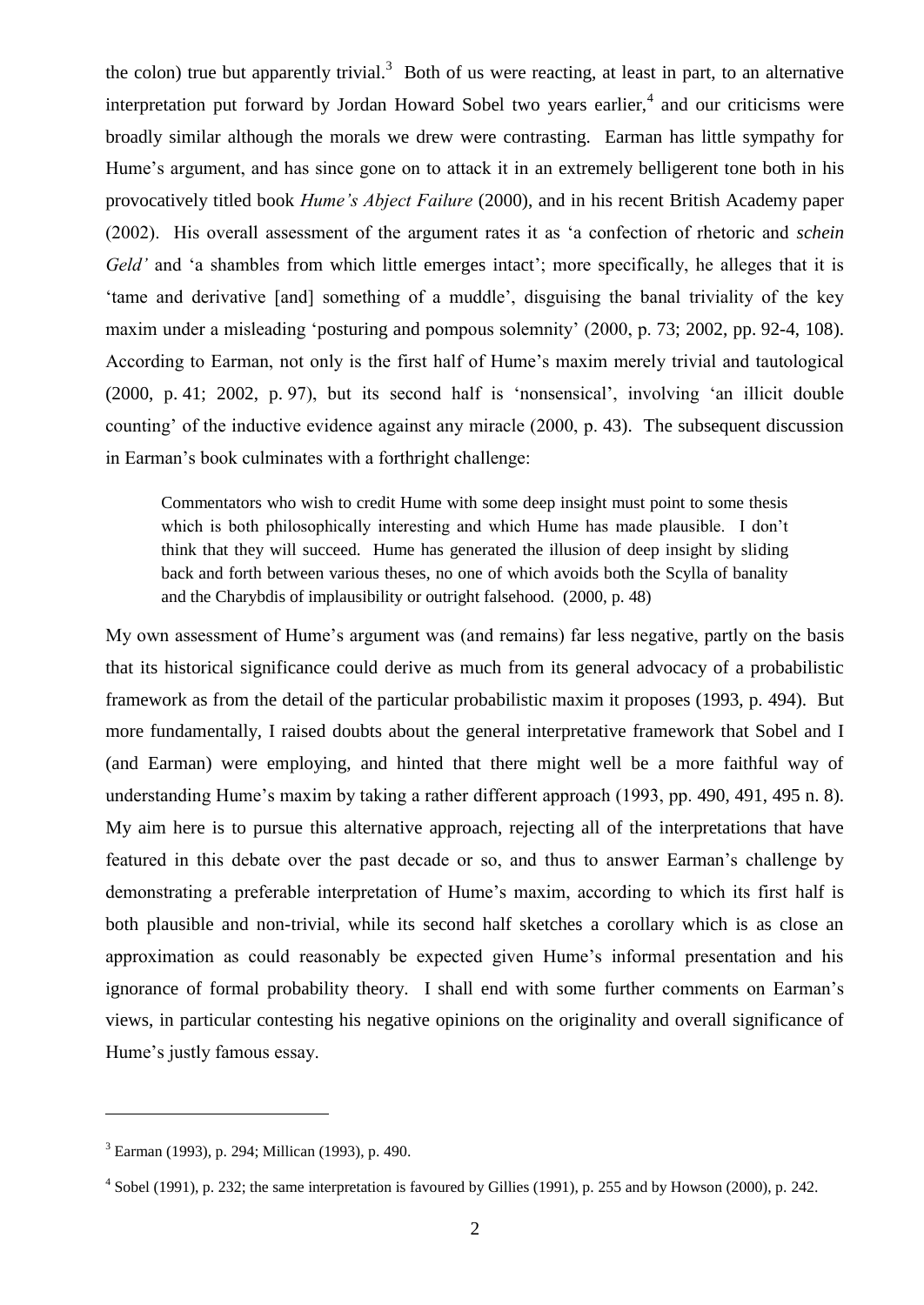### *1. Five Rival Interpretations of Hume's Maxim*

Taking 'M' to be the proposition that the miracle in question occurs, and  $\mathfrak{t}(M)$ ' to be the proposition that appropriate testimony is forthcoming, essentially the following five interpretations of the first half of Hume's maxim have been discussed since 1991:<sup>5</sup>

- <span id="page-3-0"></span>(1)  $Pr(M/t(M)) > 0.5 \rightarrow Pr(M) > Pr(\neg M \& t(M)).^6$
- (2)  $Pr(M/t(M)) > 0.5 \rightarrow Pr(M) > Pr(t(M)/-M)^7$
- (3)  $Pr(M/t(M)) > 0.5 \rightarrow Pr(M) > Pr(\neg M/t(M)).^8$
- (4) Pr(M/t(M)) > 0.5  $\rightarrow$  Pr(M & t(M)) > Pr( $\rightarrow$ M & t(M)).<sup>9</sup>
- (5)  $Pr(M/t(M)) > 0.5 \rightarrow Pr(M/t(M)) > Pr(\neg M/t(M))$ .<sup>10</sup>

All of these agree that the antecedent of (the first half of) Hume's maxim:

#### *no testimony is sufficient to establish a miracle, unless …*

is to be read as introducing a necessary condition for the 'posterior' probability of the miracle M, given the testimony  $t(M)$ , to be greater than  $0.5$  – hence all of (1) to (5) given an identical formal interpretation of that antecedent.<sup>11</sup> They also agree that in the consequent, 'more miraculous' is to

<sup>&</sup>lt;sup>5</sup> 'Essentially' because I simplify in various ways to keep the formulae as straightforward as possible, notably by silently removing all references to background knowledge and experience. The objections in this section concern only the first half of Hume"s maxim, but it is worth noting that Earman"s "double counting" accusation against the second half of the maxim (discussed in §6 below) provides an objection to all five interpretations, since it is clearly desirable to interpret Hume in a way that does not leave the two halves of his maxim mutually incoherent or "nonsensical".

<sup>6</sup> Sobel (1991), p. 232; Gilles (1991), p. 255; Howson (2000), p.242.

<sup>&</sup>lt;sup>7</sup> Holder (1998), p. 52. This formula is also considered by Earman (2000, p. 39) under the name '(P')', as being a possible interpretation of what Price (1768, p. 163) took Hume to be saying.

<sup>&</sup>lt;sup>8</sup> Price (1768, p. 163) is best interpreted in terms of this formula '(P)', according to Earman (2000, p. 39).

<sup>&</sup>lt;sup>9</sup> Sobel (1991, p. 234) calls this '(TM)' and seems to treat it as an improvement on Hume, though Earman (2000, p. 41) mentions a 1996 work of Sobel"s – apparently yet to be published – which adopts this formula as his favoured interpretation of Hume himself.

<sup>10</sup> Millican (1993), p. 490; Earman (1993), p. 294; Earman (2000), p. 41; Earman (2002), p. 97.

<sup>&</sup>lt;sup>11</sup> To understand the antecedent as ascribing *certainty* to M given t(M) – i.e.  $P(M/t(M)) = 1$ ' – would not fit with Hume's text, and would render his maxim ineffective against his opponents in the eighteenth century debate whose more modest aim was mere "moral assurance" of a miracle (cf. Earman 2002, pp. 98-9). It would also make the corresponding analogues of formulae (1) to (5) trivial as necessary conditions for certainty, and false as sufficient conditions (cf. the discussion later in this section).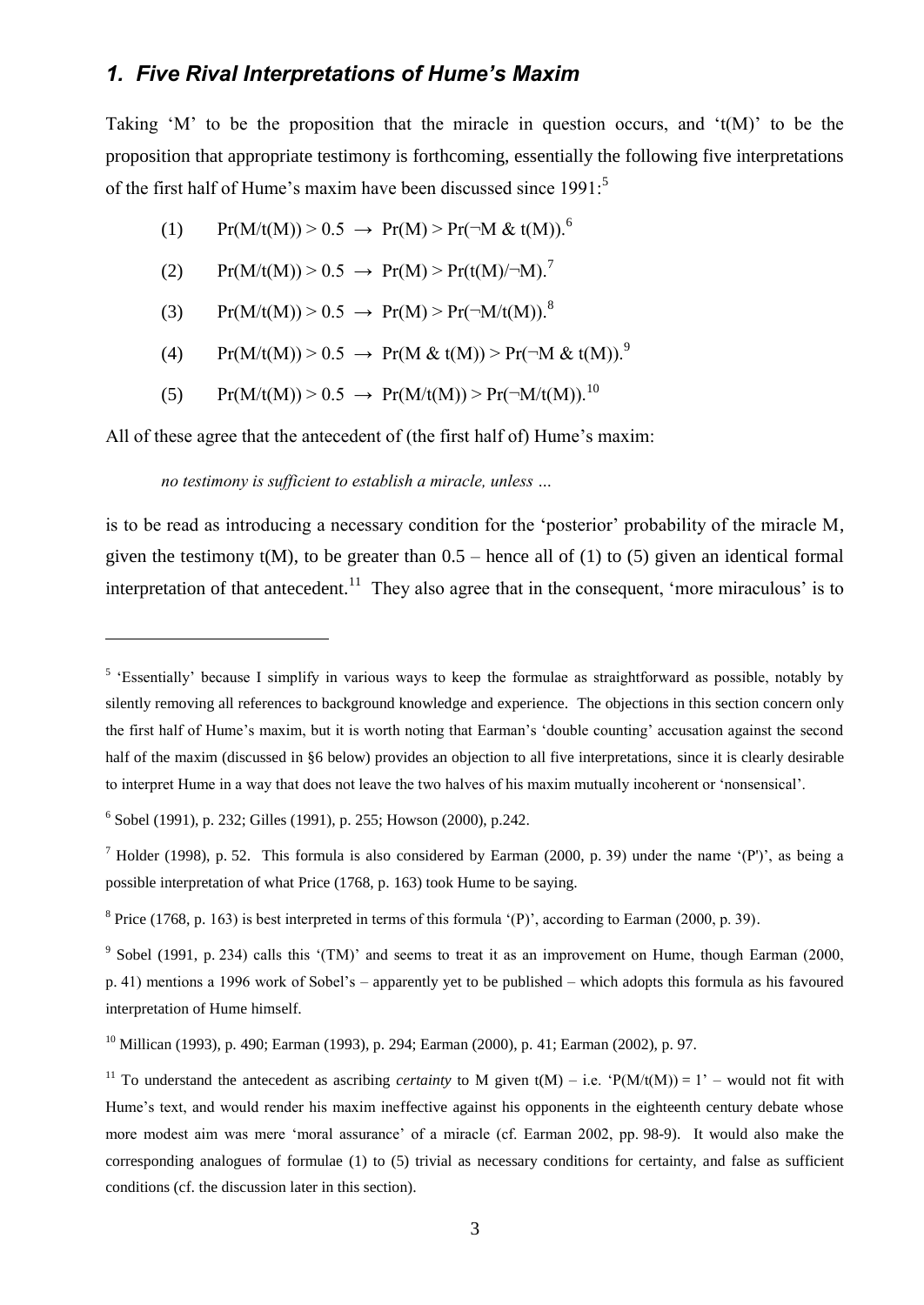be understood as "less probable". But in the light of this agreement, it might well seem bewildering that they can differ so much over the interpretation of the remaining 22 words:

*… the testimony be of such a kind, that its falsehood would be more miraculous, than the fact, which it endeavours to establish.*

However they achieve this variety only at great cost in plausibility: (1) and (2), for example, misrepresent Hume as being concerned with the probability of the testimony"s being presented, when it clear, at least in Part i of *Enquiry* Section X, that his interest is only in what can be inferred *from* the testimony. (4) is not perhaps objectionable in *quite* the same way, because its consequent is equivalent to that of (5) and so can be read as implicitly treating the testimony as a precondition rather than as something whose probability is being assessed, but it suffers from a corresponding syntactic implausibility, in that 'M  $\&$  t(M)' clearly cannot faithfully represent what is intended by Hume's words 'the fact, which [the testimony] endeavours to establish'.

Another powerful range of criticisms concerns the logic of the formulae, especially if we seek an interpretation that can legitimate Hume's apparent belief that his maxim provides not only a necessary condition, but also a plausibly sufficient condition for the credibility of testimony:

… even *in that case … the superior* only *gives us an assurance* … I weigh the one miracle against the other … and *always reject the greater miracle*. If the falsehood of his testimony would be more miraculous, than the event which he relates; *then*, and not till then, *can he pretend to command my belief or opinion*. (*E* 10.13, 116, my emphasis)

Here Hume seems clearly to be saying that if some testimony does indeed meet his condition  $-$  i.e. is such that its falsehood would be more miraculous than the event reported – then that testimony *does* give assurance, the "greater miracle" (i.e. the falsehood of the testimony) *is* to be rejected, and the testifier *can* aspire to "command [his] belief".

Which of our various formulae provide a plausible necessary and sufficient condition for credibility? The simplest way to appreciate their implications is to represent them in terms of the 'probability space' divided according to the truth and falsehood of M and  $t(M)$ :

|                                  | <b>Testimony is given</b><br>t(M)      | <b>Testimony is not given</b><br>$\neg$ t(M) |
|----------------------------------|----------------------------------------|----------------------------------------------|
| <b>Event occurs</b><br>M         | $\boldsymbol{A} = Pr(M \& t(M))$       | $C = Pr(M \& \neg t(M))$                     |
| Event does not occur<br>$\neg M$ | $\boldsymbol{R} = \Pr(\neg M \& t(M))$ | $\mathbf{D} = \Pr(\neg M \& \neg t(M))$      |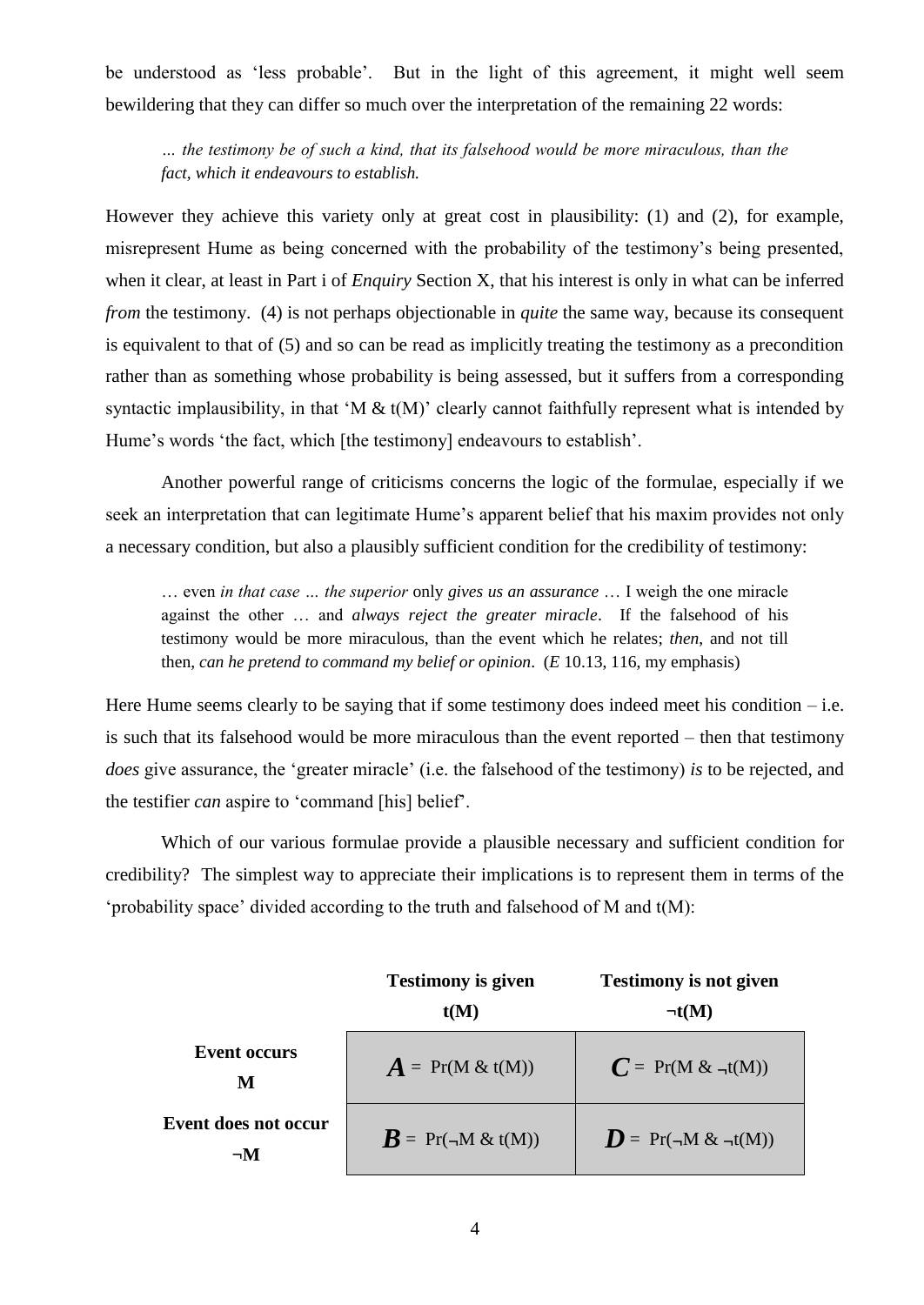We can now represent the consequent of each of (1) to (5) in terms of the corresponding inequalities involving *A*, *B*, *C* and *D* (which sum to 1, since these four exhaust the possibilities):

- (1)  $Pr(M/t(M)) > 0.5 \rightarrow A + C > B$ .
- (2)  $\Pr(M/t(M)) > 0.5 \rightarrow A + C > B/(B+D)$ .
- (3)  $\Pr(M/t(M)) > 0.5 \rightarrow A + C > B/(A+B)$ .
- (4) Pr(M/t(M)) >  $0.5 \to A > B$ .
- (5)  $Pr(M/t(M)) > 0.5 \rightarrow A > B$ <sup>12</sup>

The mathematically correct necessary and sufficient condition is simply  $A > B'$ , and it follows therefore that formulae (1) to (3) are deficient in various ways. The consequent of (1) provides a genuine necessary condition but one that is too lax to be sufficient – if *C* is non-zero (i.e. if M can occur without being reported), then  $A + C > B'$  can be satisfied without in any way implying that M is 'established' by  $t(M)$ . The consequent of (2) likewise fails to provide a sufficient condition, but it also just fails to be necessary – if *A* is only marginally greater than *B* (by a proportion which is small relative to *B* itself), and *C* is zero or negligible (i.e. M is certain to be reported if true), then  $(2)$  will turn out false, having a true antecedent but a false consequent.<sup>13</sup> Finally  $(3)$  can perhaps be seen as virtually sufficient, since its consequent can fail to guarantee its antecedent only if  $Pr(M) > 0.5$ , in which case M can hardly be called 'miraculous',<sup>14</sup> but it very obviously fails to be necessary. Because what (3) demands, for M is to be judged credible in the light of testimony, is that M"s *prior* probability, *even before* the testimony is forthcoming, should *already* be sufficiently high to outweigh the conditional probability of its falsehood in the light of the testimony. This criterion also has the consequence that no possible testimony can make M, say, 80% credible (i.e. such that the criterion is satisfied and also  $Pr(M/t(M)) = 0.8$  which implies that  $Pr(\neg M/t(M)) = 0.2)$ , unless M was already at least 20% probable before the testimony was given;

<sup>&</sup>lt;sup>12</sup> This is trivially simplified from  $A/(A+B) > B/(A+B)$ .

<sup>&</sup>lt;sup>13</sup> If C = 0 and A = (1+ $\varepsilon$ )*B* where  $\varepsilon$  is small but positive, then the condition for (2) to be false is that  $B > \varepsilon/(1+\varepsilon)^2$ ; this will be the case if, for example,  $A = 0.09$ ,  $B = 0.085$ ,  $C = 0$ , and  $D = 0.825$ . However the nature of this condition is such that if M is genuinely miraculous (so both  $A$  and  $B$  must be tiny), then  $\varepsilon$  must itself be negligibly small, and hence the violation of (2) is arguably too minimal to be of serious concern.

<sup>&</sup>lt;sup>14</sup> Nevertheless it seems very implausible that Hume's criterion should be considered *satisfied* in a case where  $A = 0.2$ ,  $B = 0.3$ ,  $C = 0.5$ , and  $D = 0$  – so that the prior probability of M is 0.7, while its posterior probability after the testimony has been given falls to 0.4. Here  $Pr(M) > Pr(\neg M/t(M))$ , but the testimony counts *against* the event.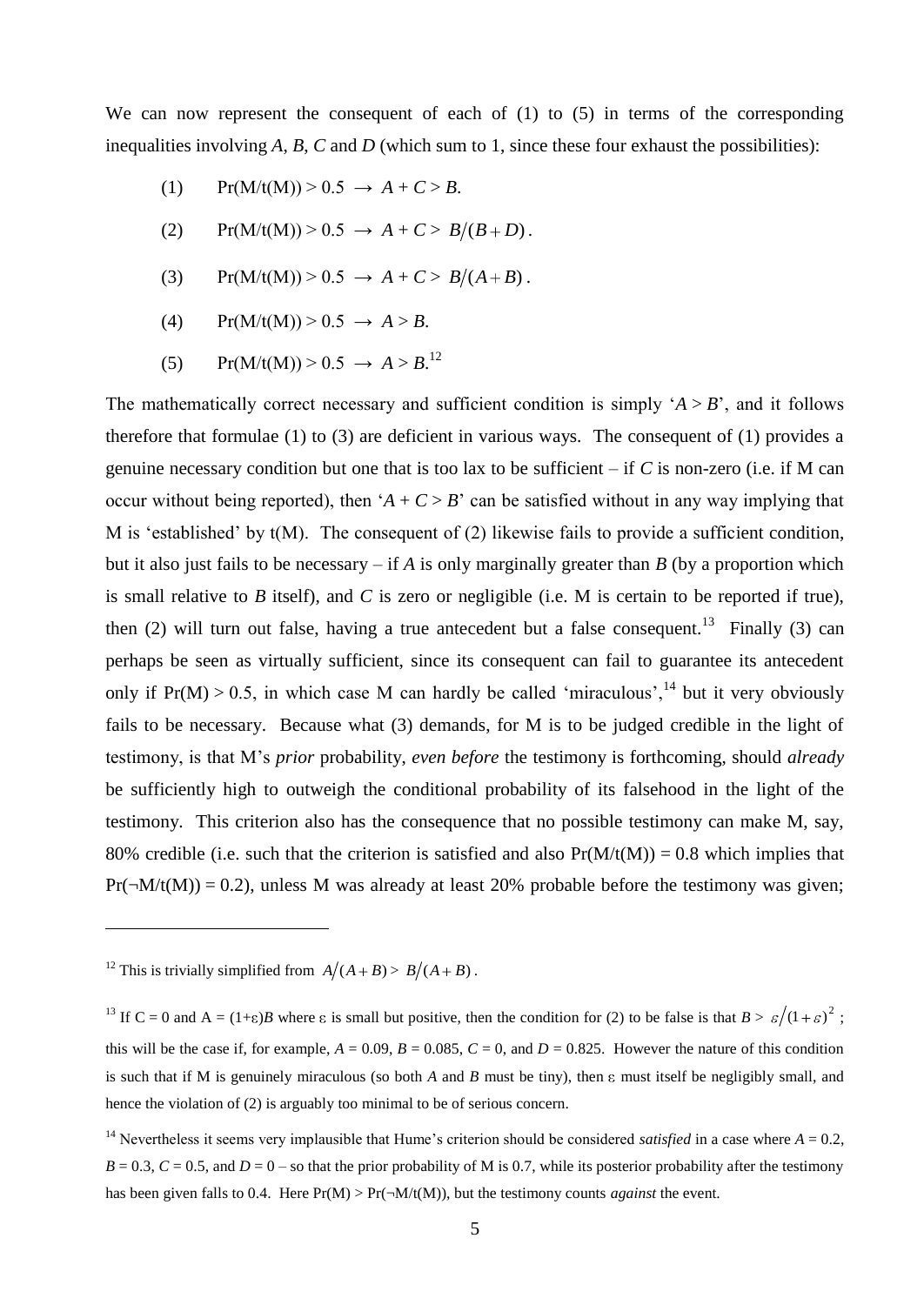but the corresponding threshold for 90% posterior credibility is only 10% initial probability – ludicrously, the posterior figure rises while the prior diminishes!

Such mathematical analysis can be made more vivid with clear counterexamples, so here first is one from my 1993 paper (p. 492) which is equally effective against both (1) and (2), and proves that neither of them even gets close to providing a sufficient condition for credibility:

Consider … the entirely bogus but wealthy "Psychic Sam", who in order to further his reputation adopts a policy of regularly taking out advertisements in a wide range of weekly newspapers, each of which purports to predict the result of a local weekly lottery (the idea being that Sam"s many failures will be overlooked as long as the advertisements are suitably discreet, whereas a single success could be publicized to make his name). Suppose now that I am the last person to buy a ticket before the Little Puddleton lottery, and receive number 3247, although 9999 tickets were originally available. In this case it may well be more likely that I will win the lottery (1 in 3247) than it is that Sam will have predicted my success (say, 1 in 9999), but this clearly does nothing whatever to add credibility to his testimony.

In this sort of case, where  $t(M)$  is antecedently even more improbable than M but is utterly worthless as testimony, both (1) and (2) will incorrectly judge that M is established.<sup>15</sup>

Against (3), imagine that I am conducting an experiment on some type of sub-atomic particle – let's call them 'aleph'  $(x)$  particles – created by nuclear collisions. Whenever a relevant collision takes place, various particles result, and let us suppose that 1% of these collisions will yield an *x* particle. My detector is highly reliable, but not infallible: if an *x* particle is present, it will be registered with 99.9% probability, but 0.1% of those collisions that do not create an  $\kappa$ particle will also register on the detector (hence both "false negatives" and "false positives" have an identical probability of 0.1%). Now suppose that on the next collision, my detector gives a positive result – should I believe it? The table of probabilities comes out like this:

|                                       | <b>s</b> particle reported<br>t(M) | <b>&amp; particle not reported</b><br>$\neg$ t(M) |
|---------------------------------------|------------------------------------|---------------------------------------------------|
| <b><i>x</i></b> particle created<br>M | $A = 0.999\%$                      | $C = 0.001\%$                                     |
| No x particle created<br>$\neg M$     | $\bm{R} = 0.099\%$                 | $D = 98.901\%$                                    |

<sup>&</sup>lt;sup>15</sup> Where, as here, the testimony is entirely independent of M's truth or falsity, (1) is violated also where M and  $t(M)$ have an equal antecedent improbability.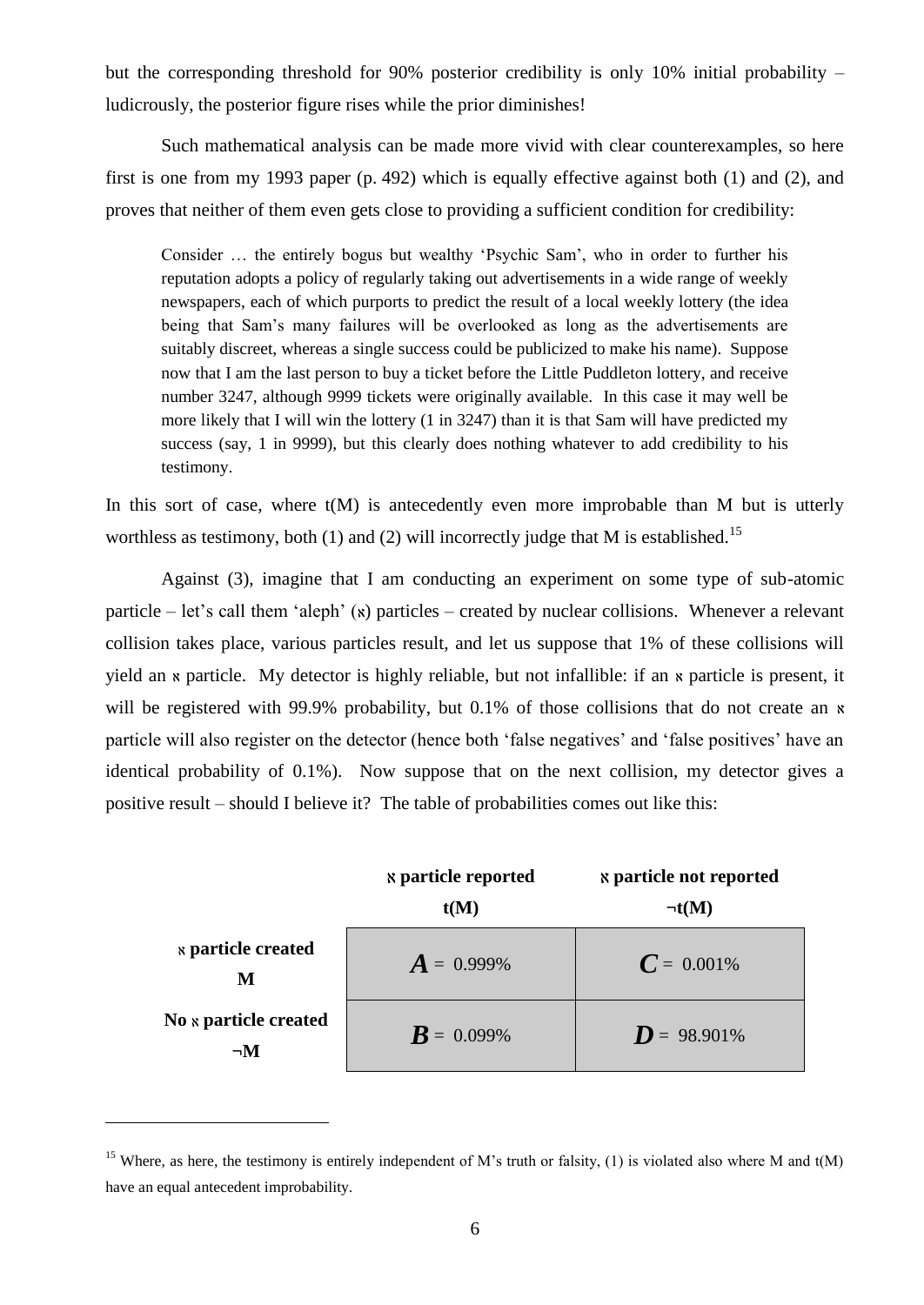In these circumstances, the posterior probability that an  $\kappa$  particle was indeed created is very nearly 91% – the formula being  $A/(A+B)$  – so the report is in fact eminently credible (with odds of '10:1 on'), but condition (3) – which requires that  $A + C > B/(A+B)$  – is nowhere near being satisfied, because  $A + C$  is only 1% while  $B/(A+B)$  is over 9%. The right-hand side of the inequality,  $Pr(\neg M/t(M))$  or  $B/(A+B)$ , gives an appropriate *threshold* for credibility, since this represents the probability that the report, once given, will be false. But what should be compared against this threshold is obviously  $Pr(M/t(M))$  or  $A/(A+B)$ : the probability that the report, once given, will be true (thus leading to (5), the interpretation discussed in the following section). For as the particle detector example illustrates, it is simply absurd to insist that a report is incapable of establishing M unless M starts off with an *initial* probability – P(M) or *A* + *C* – which *already* exceeds this threshold even before the report has been given.

# *2. The 'Trivial' Interpretation of Hume's Maxim*

 $\overline{a}$ 

All this might seem to leave the 1993 Earman/Millican interpretation (5) in possession of the field, at least if Hume"s maxim is to retain any degree of plausibility:

<span id="page-7-0"></span>
$$
(5) \qquad Pr(M/t(M)) > 0.5 \ \rightarrow \ Pr(M/t(M)) > Pr(\neg M/t(M)).
$$

But this too is subject to various objections, sufficient at least to justify a search for some further option beyond the five already examined. The most decisive objection will become apparent in the next section, but a first, relatively minor, objection is that ' $Pr(M/t(M))$ ' seems a slightly strained reading of 'the fact, which [the testimony] endeavours to establish' – read most naturally, Hume's phrase would seem to indicate just the overall probability  $Pr(M)$  rather than any conditional probability.<sup>16</sup> A rather more significant objection is to  $(5)$ 's logical triviality, since it can be seen to follow immediately from the relevant instance of the negation principle, which states that  $Pr(M/t(M))$  and  $Pr(\neg M/t(M))$  must sum to 1. Indeed the formula's triviality is easy to see even without invoking this principle explicitly, simply by noting that its left-hand side and right-hand side respectively express the two most straightforward probabilistic translations of the proposition that, given the testimony, the miracle is more probable than not. But if Hume"s maxim really does reduce to the simple tautology that a miracle is more probable than not only if it is

<sup>&</sup>lt;sup>16</sup> A related point is that the phrase 'more miraculous', which seems to indicate a comparison between very small probabilities, is at least infelicitous if the values being compared are the conditional probabilities  $Pr(M(t(M))$  and  $Pr(\neg M/t(M))$ , at least one of which must be greater than or equal to 0.5.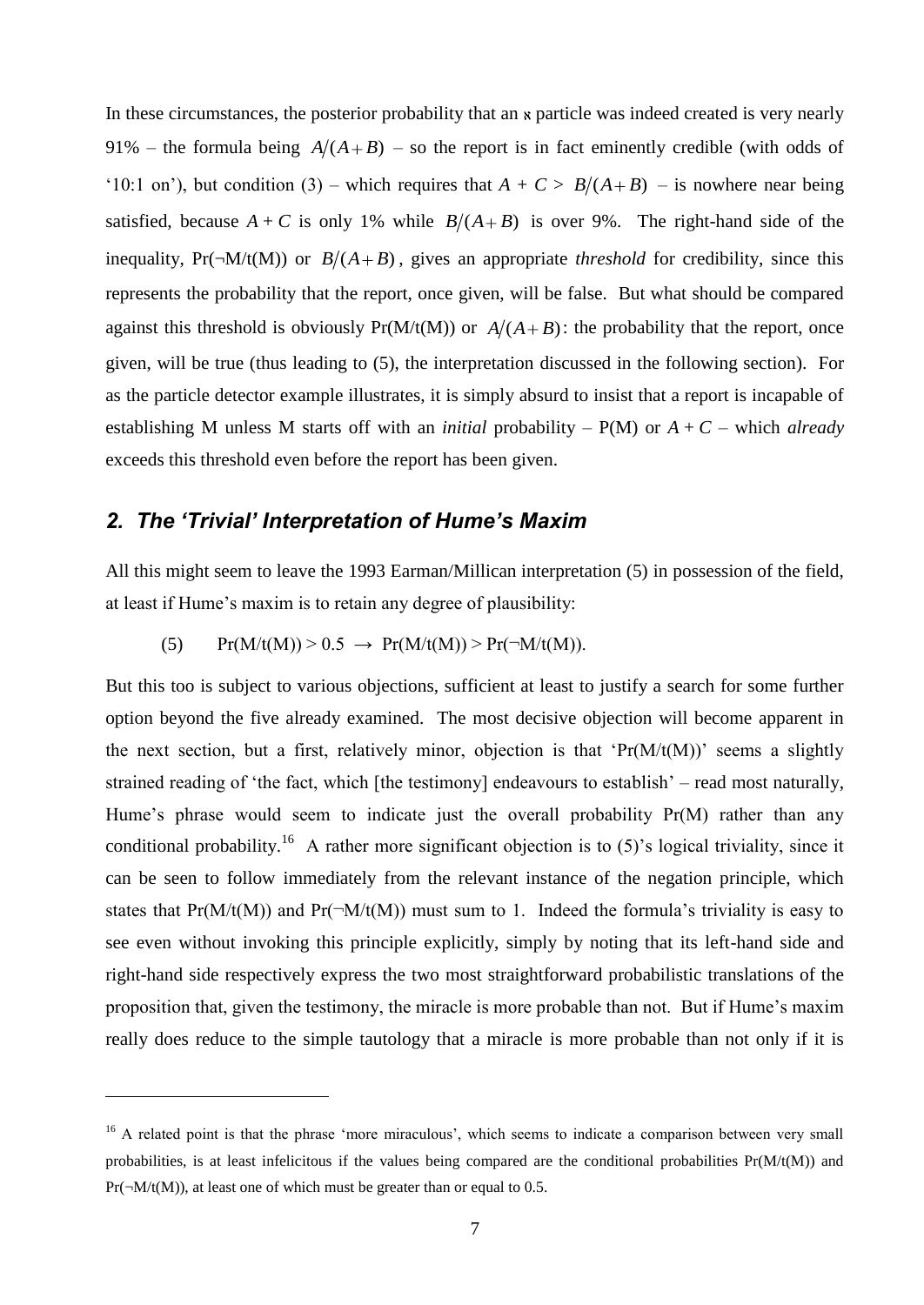more probable than not, then Earman's complaint that it is banal and unilluminating (2000, p. 41; 2002, p. 97) would appear to be well founded; likewise his accusation that Hume"s essay is slippery and misleading, in presenting a mere tautology as though it were a significant contribution to the philosophy of religion (2000, p. 43-8; 2002, p. 94). For corresponding reasons, those who do ascribe such significance to Hume"s discussion might well find grounds here for rejecting interpretation (5).

My paper of 1993, which was largely devoted to advancing (5) in preference to Sobel"s (1), attempted to defend Hume against the anticipated charge of triviality as follows (p. 494): $^{17}$ 

I see no overwhelming objection to attributing to Hume a maxim which, when expressed in probabilistic terms, is a "near tautology". And this is because I believe that Hume can plausibly here be seen, not as putting forward a new theorem to an audience already familiar with a probabilistic framework, but rather, and more fundamentally, as presenting an argument for interpreting the evidence for miracles within some such framework in the first place . . .

However this response is not entirely convincing, and the example I gave to substantiate it, when viewed clearly, sits very uncomfortably with (5) as an interpretation of Hume"s maxim:

Suppose that I develop a test to diagnose a debilitating genetic condition which suddenly manifests itself in middle age, but which fortunately afflicts only one person in a million. The test is fairly reliable, in that no matter who is tested, and whether they actually have the disease or not, the chance that the test will give a correct diagnosis is 99·9%, and an incorrect diagnosis only 0·1% (it is never inconclusive). A hypochondriac, Fred, who is anxious because of his approaching fortieth birthday, comes to my clinic for a test, which much to his horror (if not surprise!) proves positive. What, on the basis of this information, is the probability that Fred has the disease?

… imagine the effect of performing my test on the entire population of Britain (say 55 million). Of these 55 million, roughly 55 could be expected to have the disease (since it afflicts only one in a million), and it is likely that every one of these 55 will receive a positive result when tested (since the test is 99·9% probable to give a positive result for each of them individually). But now consider the 54,999,945 who do not have the disease – the vast majority of these will, of course, receive a negative result, but nevertheless 0·1% of them, or roughly 55,000, can be expected to receive an incorrect positive result. So out of 55,055 positive results overall, only 55 will be correct. Clearly a positive test does relatively little to indicate that one actually has the disease: it merely changes the relevant probability from a negligible one in a million to the only slightly more worrying one in 1001 (55 in 55,055).

… On leaving my clinic, Fred should simply ask himself whether

 $17$  In this context it is worth noting (cf. Millican (1993), p. 493-4) that Sobel's formula (1) is equally trivial; indeed it is obvious that (5) implies (1) given that if  $A > B$  (and  $C \ge 0$ ), it follows immediately that  $A + C > B$ .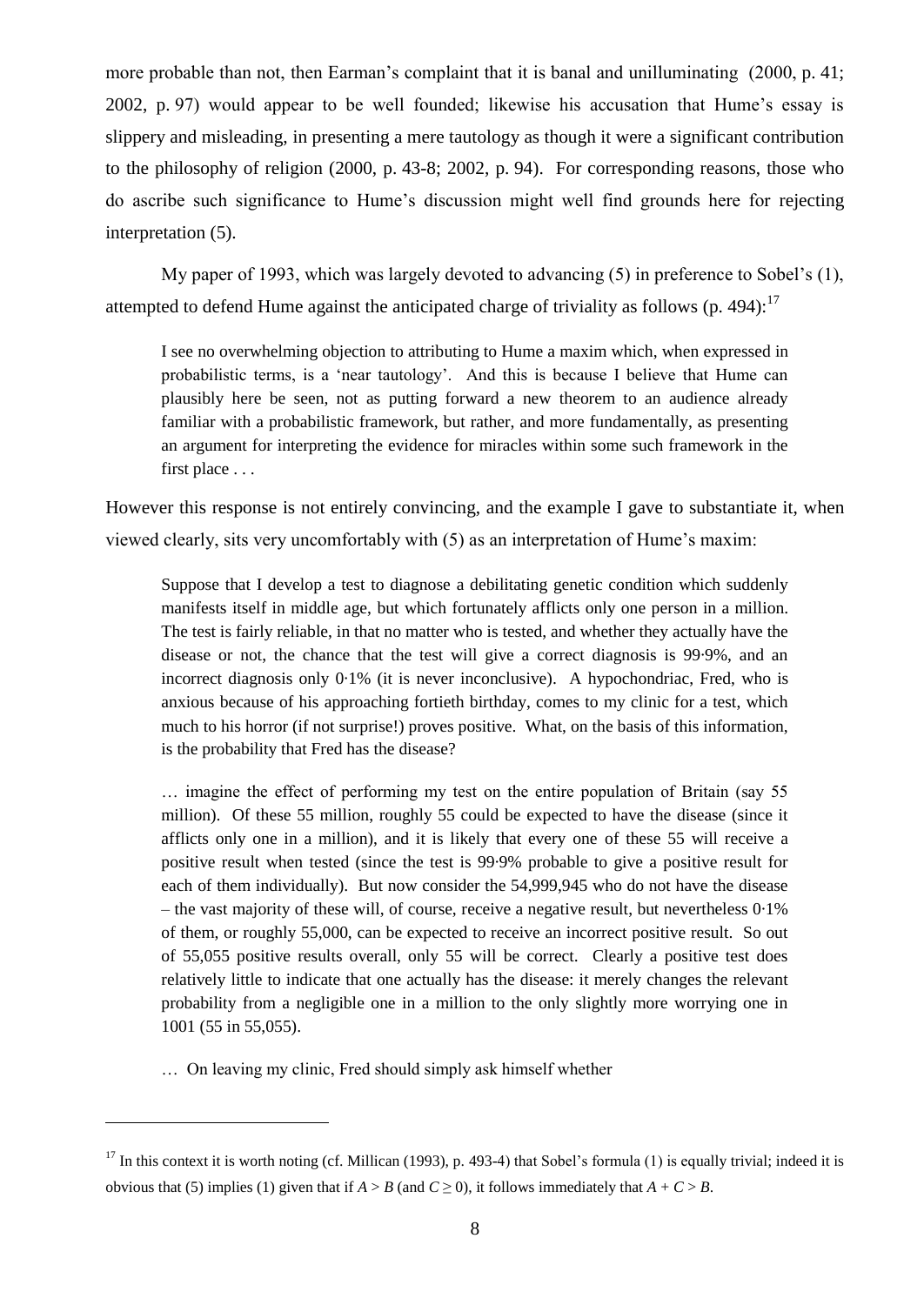the test is of such a kind, that its falsehood would be more surprising, than the disease, which it endeavours to establish.

Given that the test is wrong one time in a thousand, while the disease afflicts only one in a million, Hume's test should at least be sufficient to mitigate Fred's hypochondriac concern! Trivial it may be, but … it can … protect us … from our natural human tendency to overlook completely the importance of initial probabilities when assessing the impact of evidence, testimony or otherwise, for allegedly extraordinary events.

(Millican 1993, pp. 494-5)

This last paragraph slides misleadingly over a crucial ambiguity, for as I pointed out in a footnote at the time, the probability of a *positive* test's falsehood – in the sense ' $Pr(\neg M/t(M))$ ' as implied by formula (5) – is *not* one in a thousand but rather 1000/1001, a figure that comes from calculation in the light of *everything* known about the present case and its background circumstances (including the rarity of the disease) rather than just from the statistical characteristics of the test itself. So the question that potentially brings Fred consolation, when he compares one in a thousand to one in a million and reflects that he is probably safe after all, is *not* in fact the question that corresponds to interpretation (5), which would have Fred instead uselessly asking whether

in the light of the test's result, that result's falsehood [i.e. the absence of the disease] would be more surprising than its truth [i.e. the disease's presence].

Clearly *this* question is merely a rephrasing of Fred"s anxious concern; and there is no real comfort to be had from reflecting on a mere tautology.<sup>18</sup> The upshot is that interpretation (5) cannot after all be defended against Earman"s change of triviality, and so we have yet to find a reading of Hume"s maxim which is logically, textually, and epistemologically plausible.

# *3. Testimony 'Of Such a Kind …'*

 $\overline{a}$ 

Despair of finding a satisfactory interpretation of Hume's maxim would, however, be premature, because despite the apparent variety displayed by (1) to (5), they all share a characteristic which can be seen to be highly questionable when set alongside Hume"s actual words:

no testimony is sufficient to establish a miracle, unless the testimony be *of such a kind*, that its falsehood would be more miraculous, than the fact, which it endeavours to establish. (my emphasis)

 $18$  I take it that those who derive comfort from 'What will be, will be' are understanding this as some kind of statement of the role of destiny, and hence as more than a tautology.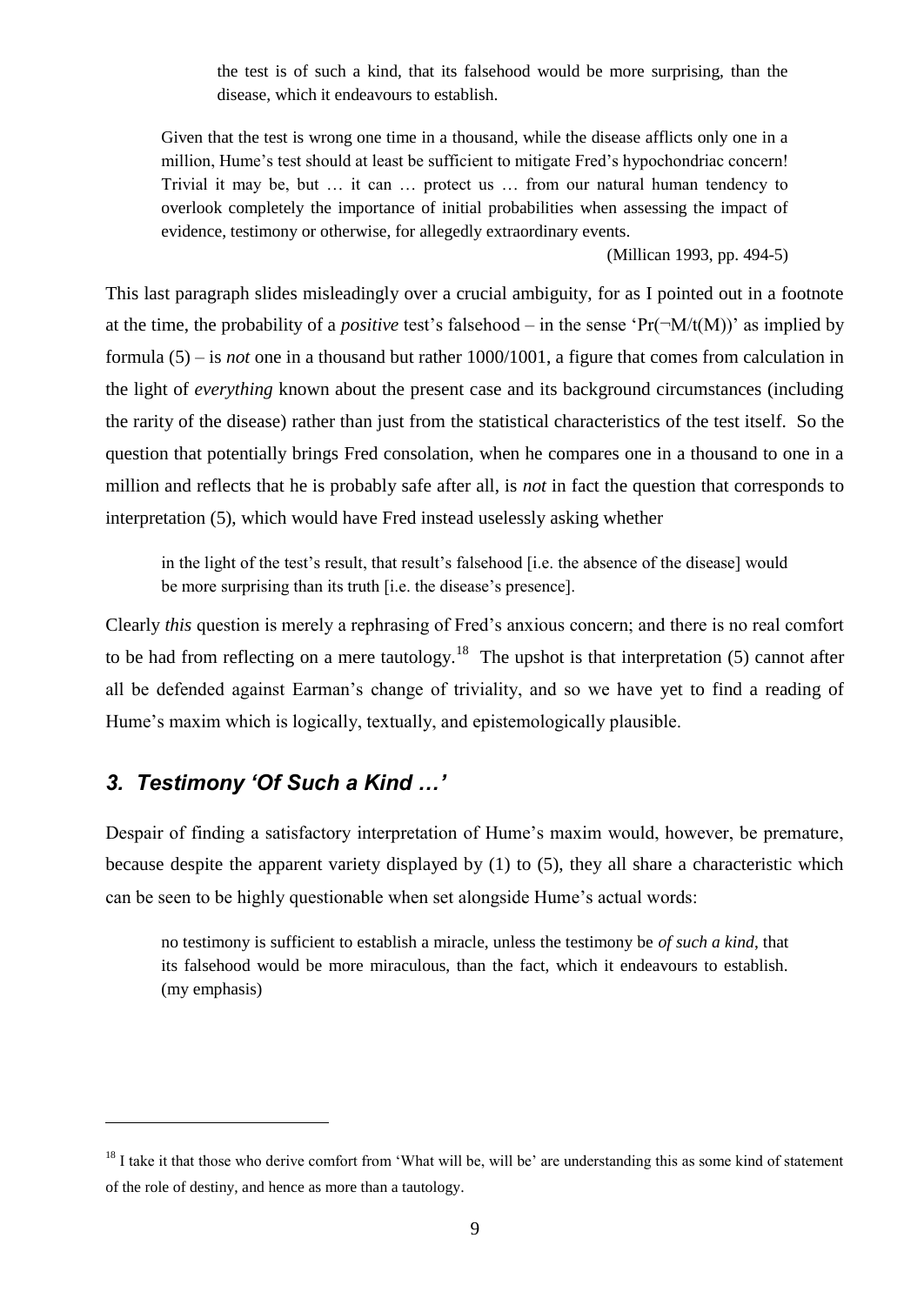All of (1) to (5) are 'token' interpretations of the maxim,  $^{19}$  in that they aim to assess the likelihood of a miracle in the light of the specific item of testimony concerned, and the impact that that particular testimony has on the miracle"s overall probability. By contrast, I shall now advance a "type" interpretation, which aims to take more seriously Hume"s phrase "testimony … *of such a kind'*, thus drawing a relatively clear logical distinction between the left-hand side of Hume's maxim (concerning this particular miracle"s probability in the light of the specific *token* evidence given) and the right-hand side (concerning the relative probability of the different *types* of outcome – miracle and falsehood of this *kind* of testimony respectively). Whatever else its virtues or faults, at least such an interpretation cannot be merely trivial; hence if one can be found that is textually plausible and logically coherent, it is unlikely to fall foul of Earman"s main complaint in being devoid of epistemological significance.

What does Hume mean by 'a kind' of testimony? Those who have interpreted his essay in Bayesian terms have perhaps naturally tended to read this as involving all of the circumstances, character, manner, and content of the particular report (an avenue which leads straight back to a "token" interpretation), but the structure of Hume"s discussion suggests something rather different, namely the general circumstances, character, and manner of the report, *but not its content*.<sup>20</sup> He starts from the fundamental claim that testimonial evidence is essentially inductive: "our assurance in any argument of this kind is derived from no other principle than our observation of the veracity of human testimony, and of the usual conformity of facts to the reports of witnesses" (E 10.5, 111). He then goes on to refine this claim, to take into account how the experienced conformity of facts to testimony has been found to vary according to the nature of the testimony:

There are a number of circumstances to be taken into consideration in all judgments of this kind ... The contrariety of evidence ... may be derived ... from the opposition of contrary testimony; from the character or number of the witnesses; from the manner of their delivering their testimony; or from the union of all these circumstances. … There are many other particulars of the same kind, which may diminish or destroy the force of any argument, derived from human testimony. (E 10.6-7, 112-3)

<sup>&</sup>lt;sup>19</sup> This terminology was introduced in Millican (1993), pp. 490-1, which had the relatively limited aim of showing that, among the various "token" interpretations, (5) is preferable to (1), and which explicitly left the development of a satisfactory 'type' interpretation as unfinished business (p. 495 n. 8). The current paper is my attempt to fill the gap.

<sup>&</sup>lt;sup>20</sup> However the content of the report can impact on the report's character (as Hume understands this), for example where the claim reported tends to support a religious belief and thus provides a self-interested motive for the testimony. The distinction here between "nature of the testimony" and "nature of the testified claim" is not easy to make precise, but fortunately Hume's discussion and the general thrust of his conclusion do not seem to require that the distinction be a sharp one.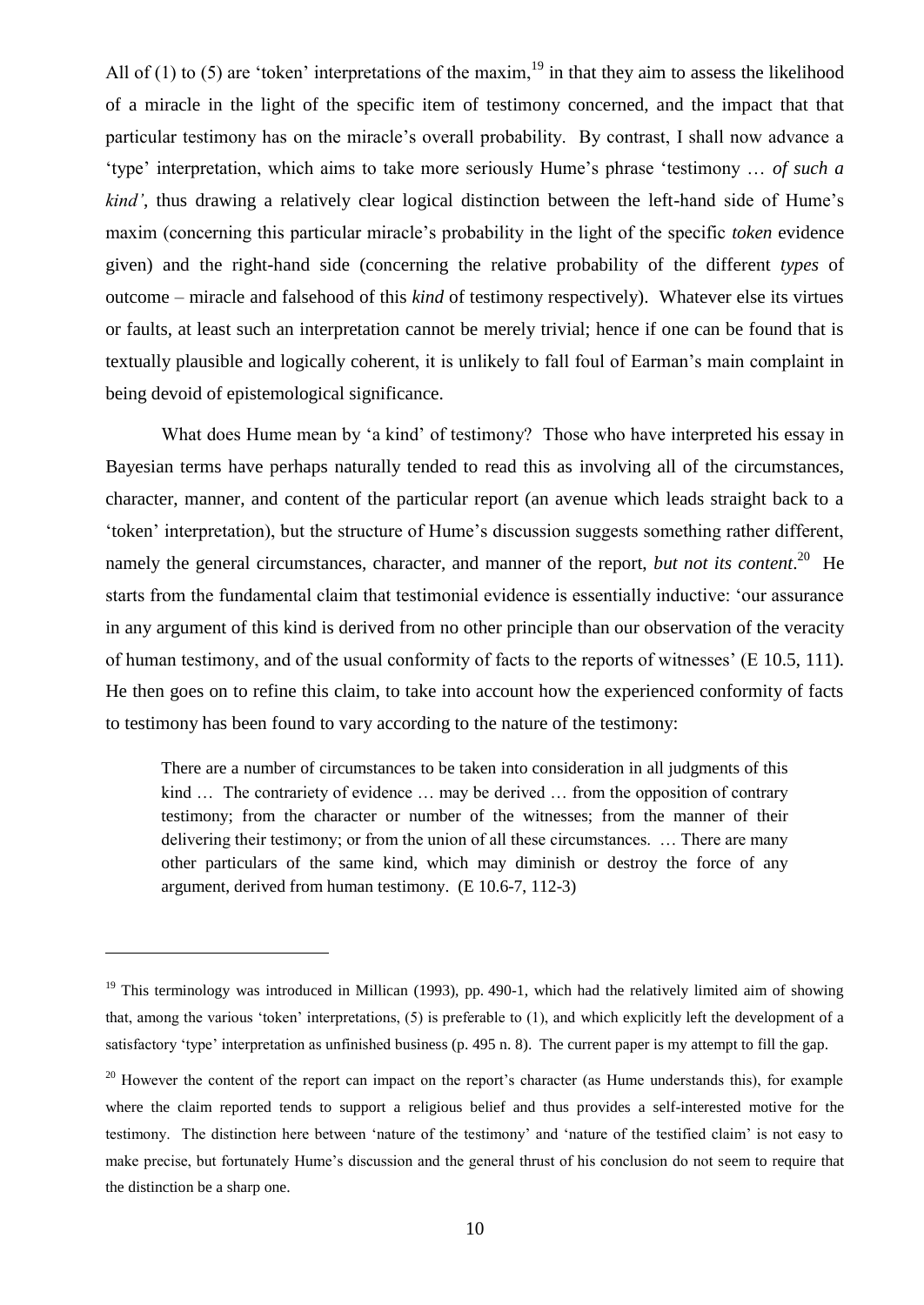It is within this context that Hume begins to turn his attention, in the very next sentence, towards the topic of the miraculous:

Suppose, for instance, that the fact, which the testimony endeavours to establish, partakes of the extraordinary and the marvellous; in that case, the evidence, resulting from the testimony, admits of a diminution, greater or less, in proportion as the fact is more less unusual. (E 10.8, 113)

Here the unusualness of the reported event is identified as one additional factor that bears on the credibility of testimonial reports. But Hume then immediately goes on to isolate this particular factor, and to view it as balanced *on the other side of the scale* against the characteristics of the testimony that incline us to believe it, resulting in "a counterpoise, and mutual destruction of belief and authority" (E 10.8, 113). The extreme case of this counterpoise, which leads on almost immediately to Hume's maxim, is where the reported fact

is really miraculous; and … *the testimony, considered apart and in itself*, amounts to an entire proof; in that case, there is proof against proof, of which the strongest must prevail, but still with a diminution of its force, in proportion to that of its antagonist.

(E 10.11, 114; my emphasis)

So it is indeed clear from the context of Hume's maxim that when it refers to 'testimony ... of such a kind …", the *kind* in question here is to be understood as characterising *the testimony, considered apart and in itself*, involving such things as 'the character or number of the witnesses' and 'the manner of their delivering their testimony', but *not* the unusualness of the reported event. Since, however, the whole point of Hume's discussion is to emphasise the huge impact that such unusualness can have on the testimony"s overall credibility, it follows that within any formal representation of his maxim, *the miraculousness of the testimony's falsehood considered apart and in itself* (i.e. what is to be balanced against *the miraculousness of the fact which it endeavours to establish*) cannot be correctly represented as the overall conditional probability  $Pr(\neg M/t(M))$ . So even leaving aside the question of its objectionable triviality, formula (5) as canvassed by Earman and myself in 1993 cannot possibly provide a faithful interpretation of Hume's intentions.<sup>21</sup>

## *4. A 'Type' Interpretation of Hume's Maxim*

 $\overline{a}$ 

If the preceding discussion is correct, then Hume"s maxim must be understood in such a way that the probability of the testimony "considered apart and in itself" is distinguished from, and weighed

<sup>&</sup>lt;sup>21</sup> This is the really decisive objection alluded to in the first paragraph of §2 above. Formula (5) – like formulae (1) to (4) also – is simply inconsistent with the way in which Hume"s text identifies and distinguishes the factors that are to be weighed against each other.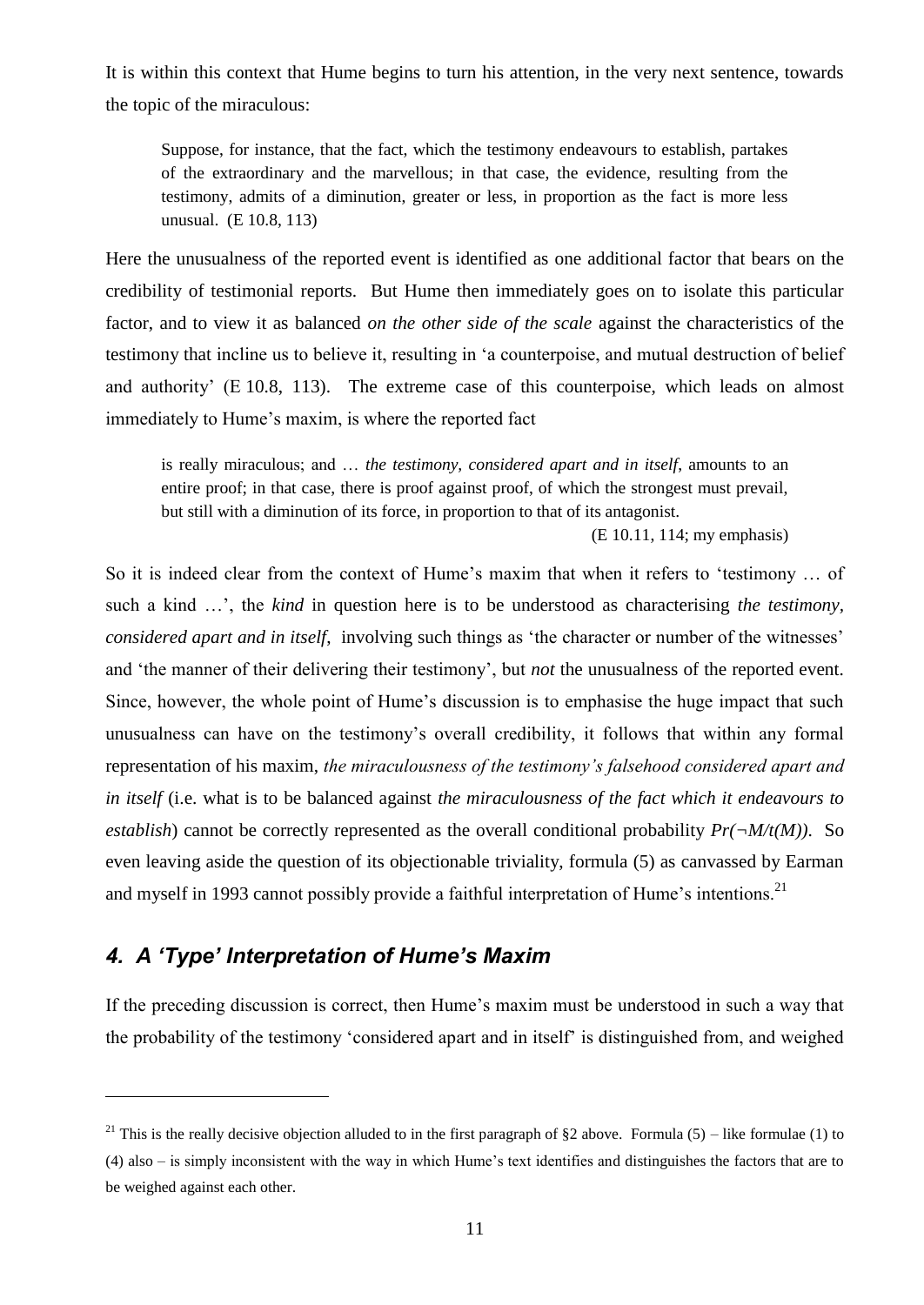against, the improbability of the reported event considered independently of that testimony. Hume's idea seems to be that different 'kinds' of testimony (specified in terms of the character and number of the witnesses, the manner of delivery etc.) carry a different typical probability of truth and falsehood *independently of the event reported*. Suppose, then, that we focus on a particular kind of testimony – whose probability of falsehood is  $f$  – which either asserts, or denies, the occurrence of a particular kind of event – whose probability of occurrence is *m*. If event and truth of testimony are probabilistically independent, we have the following situation:

|                      | <b>Testimony is true</b>   | <b>Testimony is false</b>  |  |  |
|----------------------|----------------------------|----------------------------|--|--|
|                      | (probability $1-f$ )       | (probability $f$ )         |  |  |
| <b>Event occurs</b>  | witness asserts E occurred | witness denies E occurred  |  |  |
| (probability $m$ )   | probability $m(1-f)$       | probability <i>mf</i>      |  |  |
| Event does not occur | witness denies E occurred  | witness asserts E occurred |  |  |
| (probability $1-m$ ) | probability $(1-m)(1-f)$   | probability $f(1-m)$       |  |  |

Of the four possibilities, two (those shown unshaded) yield positive testimony to the event, namely, when the event occurs and is truly reported [with initial probability  $m(1-f)$ ] or when it does not occur but is falsely reported as having done so [with initial probability  $f(1-m)$ ]. Hence if positive testimony is known to have been given, we must revise these initial probabilities by increasing both of them proportionately so that they sum to 1, which therefore involves multiplying each of them by  $(1-f) + f(1-m)$ 1  $m(1-f) + f(1-m)$ . The upshot is that *the conditional probability that the testimony is true, given that positive testimony has been given,* is:<sup>22</sup>

$$
Pr(M/t(M)) = \frac{m(1-f)}{m(1-f) + f(1-m)},
$$

and this testimony will turn out to be more likely than not in accordance with the formula:

 $Pr(M/t(M)) > 0.5 \rightarrow f(1-m) < m(1-f)$ 

which simplifies to:

 $^{22}$  Though differently expressed, the formula given here is equivalent to the one suggested by Condorcet for the assessment of testimony in his *Mémoire sur le calcul des Probabilités* of 1784 (cf. Pearson (1978), pp. 459-60). I am grateful to David Owen (1987, p. 339) for alerting me to this parallel.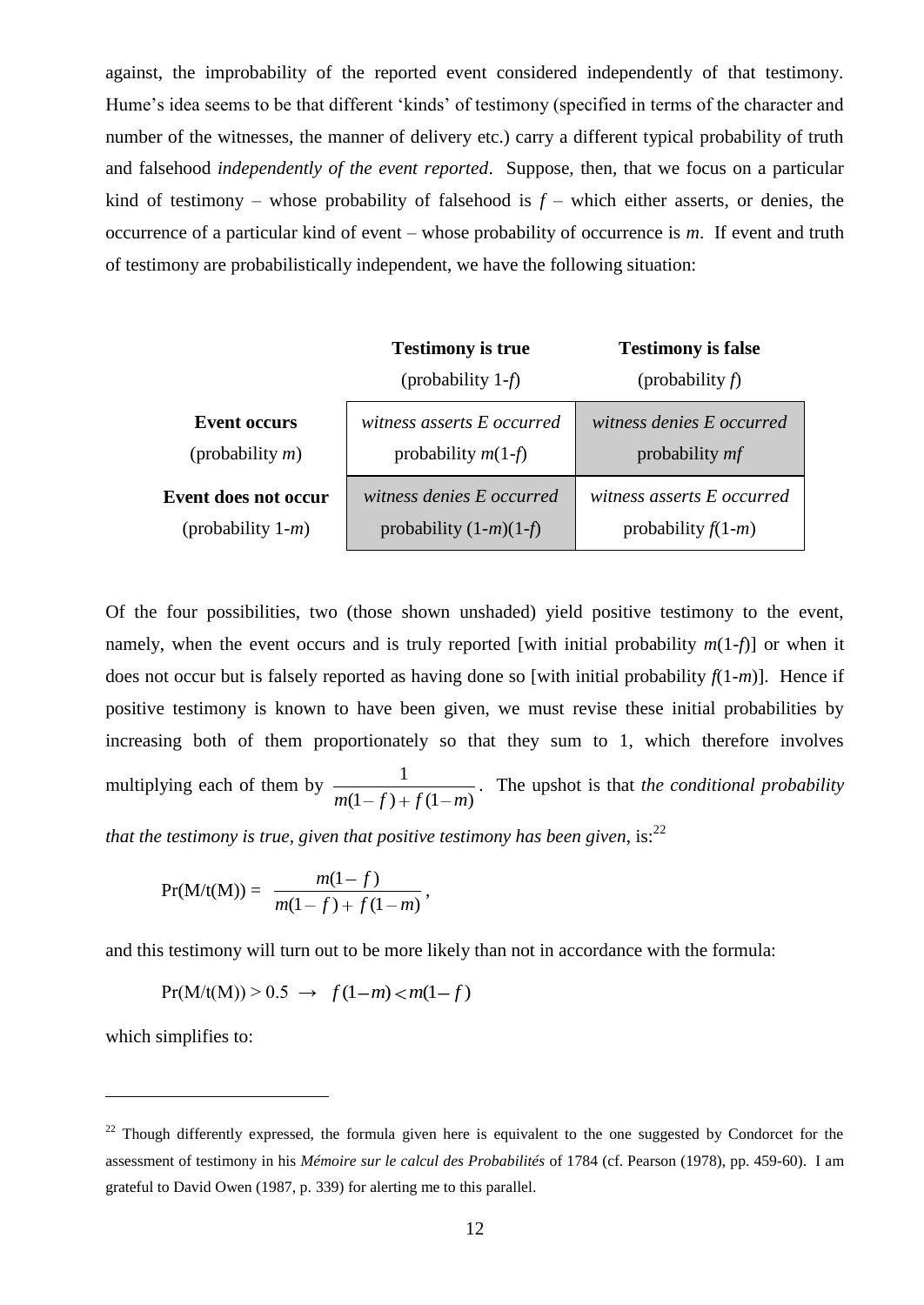$Pr(M/t(M)) > 0.5 \rightarrow f < m$ .

This result neatly corresponds to the words of Hume"s maxim, since its right hand side is exactly equivalent to saying that *the falsehood of the testimony, considered apart and in itself* is more miraculous (i.e. less probable) than *the event reported, considered independently of the testimony*.

It is very striking that the mathematical development of a 'type' interpretation, following so directly from Hume's text and his apparent assumption of independence, should yield such a simple formula that corresponds so precisely to the words of his maxim. But this in itself might engender some suspicion, because it is obviously implausible to suggest that Hume himself would have followed any such mathematical route. Fortunately, however, there is a far simpler alternative route to the same destination, which is sufficiently Humean in spirit to provide an entirely plausible account of how he might have come to his maxim. This alternative starts from his own fundamental idea of opposing evidences whose force is derived from their inductive consistency. In the situation of a miracle report we have a conflict between the evidence of testimony, presumed to have a consistent correlation with truth, and the evidence of nature, whose consistency tells in the opposite direction, against the occurrence of the miraculous event:



The layout here corresponds exactly to that of the previous table, but, by omitting the mathematics and the irrelevant cells, this version highlights how Hume's treatment of the credibility of testimony reduces the issue to a simple trial of strength, between the inductive evidence for the testimony and the inductive evidence for the relevant "law of nature". One of these must be "true" and the other "false", and all we can do to adjudicate between them is to compare their relative force. It seems entirely plausible that Hume saw the issue in just this way, in which case the "type" interpretation presented above can indeed claim to be a faithful mathematical elaboration of his view rather than an anachronistic distortion.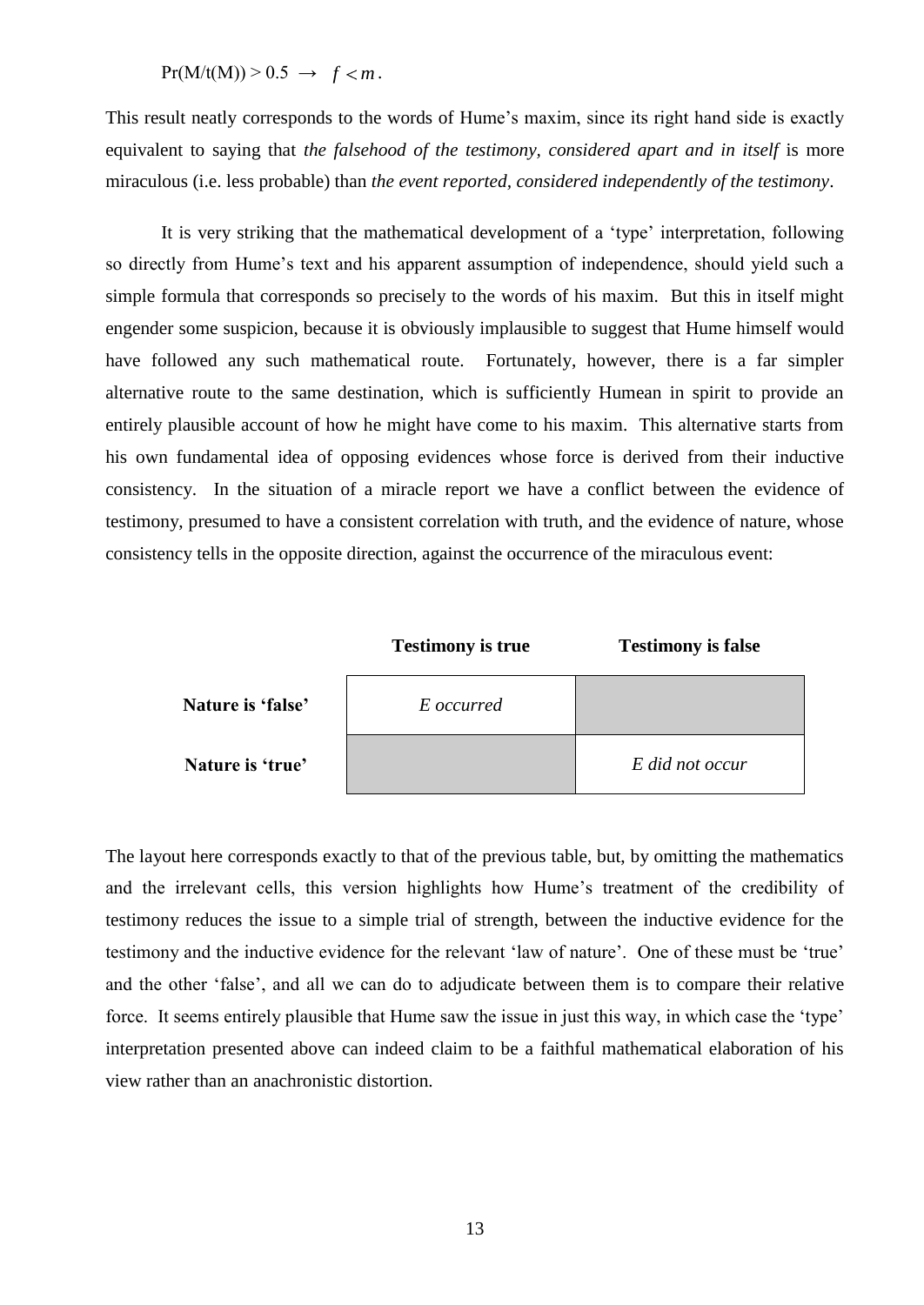### *5. Establishing the Coherence and Significance of Hume's Maxim*

The interpretation proposed in the previous section is not without philosophical difficulties, because its model for the assessment of testimony is clearly rather simplistic, and in particular the apparent universal presumption of probabilistic independence is highly implausible. One notable situation in which such independence looks likely to fail is with something like a lottery result, where the initial probability that a sincere witness will 'get it wrong' on a positive claim:

#### *The winning number was 297*

seems much higher than in the case of a negative claim:

#### *The winning number was not 374*

 $\overline{a}$ 

since a misremembering of the winning number will inevitably lead to falsehood in the former case, but is unlikely to do so in the latter. Hume"s discussion cannot therefore claim to give a fully adequate treatment of lottery examples, and it is not surprising that these have proved to be a popular source of ammunition for his critics, from Richard Price to the present day.<sup>23</sup> It is vital to recognize, however, that these sorts of difficulty cut both ways, because the eighteenth century philosophers who argued for the truth of miracle reports themselves appealed to the idea of independence: Price for example argues strongly, in opposition to Hume, that testimony of particular kinds can be assigned a characteristic probability independently of the event reported, and should therefore be taken equally seriously in miraculous as in other cases (1768, pp. 163-6). Moreover Part ii of Hume"s essay reveals that he himself is *not* after all a believer in such independence, and it is illuminating to read his 'a posteriori' arguments in this light, as strengthening the case against miracles precisely by rejecting the assumption of independence on the ground that the probability of false testimony (e.g. resulting from wishful thinking or motivated deceit) is vastly increased when the reported event is a religious miracle.

There is, then, much more to be said on the question of whether Hume's argument has a sound basis, either as a positive contribution to the philosophy of testimony or as a refutation of the views of others. But now is not the time to explore these issues, and for present purposes it will suffice to demonstrate that the interpretation presented in §4 above avoids the various

 $^{23}$  For a discussion of lottery examples with appropriate references, see pp. 454-5 of Millican (2002c). However the scholarly debate outlined there has, I believe, been somewhat off-target in failing to recognize the point just made, regarding the role of the independence assumption and why lottery cases inevitably violate it. If this point is correct, then it can plausibly be claimed that lottery examples are irrelevant to the general strategy of Hume"s case against miracles, as sketched in the remainder of the current paragraph.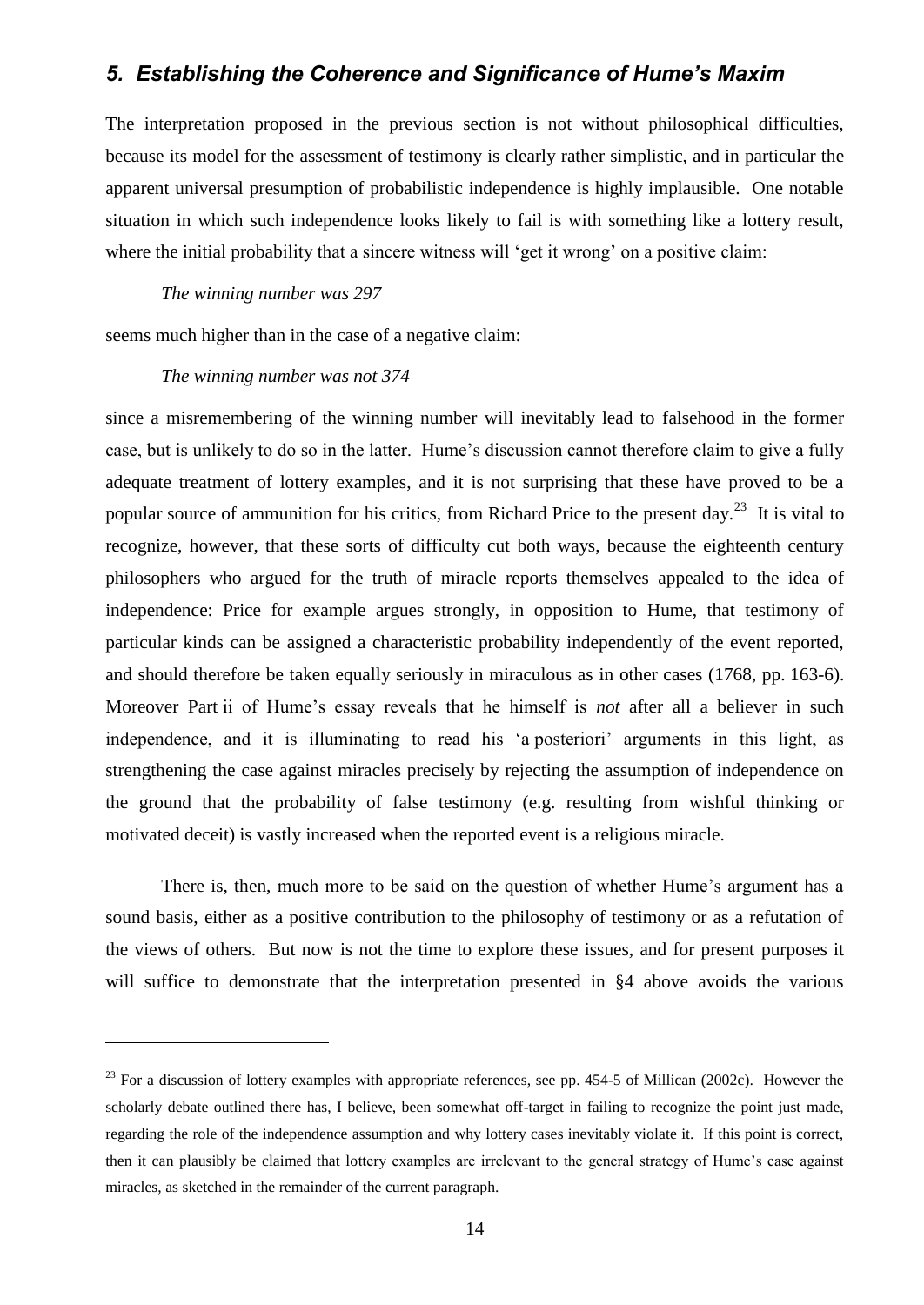objections that beset our five rival 'token' interpretations, and in particular, that unlike  $(5)$  – the strongest of the five – it can confer Hume"s maxim with some real significance. To start with the syntactic objections, these are easily sidestepped because my 'type' interpretation matches Hume's words almost perfectly: when he compares the 'miraculousness' of the event with that of the falsehood of the given kind of testimony, I interpret him as comparing precisely the two corresponding independent probabilities. No violence is done to his text, and the only extrapolations beyond his literal words – reading 'more miraculous' as 'less probable', and taking the relevant probabilities to be independent – have a solid foundation in the immediate textual context of the maxim.<sup>24</sup>

In cases where the assumption of independence is justified, moreover, this 'type' interpretation is both non-trivial and logically sound, as can be illustrated by the two examples given earlier, of the medical test and the aleph particle detector. Both are easily accommodated – in the medical case the probabilities for *f* and *m* are 1/1000 and 1/1000000 respectively, while in the particle detector case they are  $1/1000$  and  $1/100$ . For such cases, moreover, Hume's maxim thus interpreted delivers exactly the right answer, giving both a necessary and a sufficient condition: in the absence of any other relevant evidence, a positive report is to be believed if and only if the falsehood of the report would be "more miraculous" (i.e. less likely) than the occurrence of the phenomenon reported. Though a logical truth, this result is certainly not a trivial tautology like interpretation (5) of Hume's maxim; indeed it is sufficiently informative to provide valuable practical guidance on the significance of such things as diagnostic tests.<sup>25</sup>

## <span id="page-15-0"></span>*6. The Accusation of Double Counting*

 $\overline{a}$ 

Having vindicated the first half of Hume"s maxim, let us now move on to its second half, and start by considering Earman"s accusation of "double counting" which he presents as follows (2000, p. 43):

<sup>24</sup> Moreover in substituting 'more miraculous' by 'less probable', the infelicity mentioned in footnote [16](#page-7-0) above is avoided, because this substitution seems far more comfortable when the probabilities concerned are genuinely tiny.

 $25$  It is also potentially controversial, at least in its practical application, and Hume would no doubt have been aware that he was directly taking issue with John Locke"s influential *Essay*: "Though the common Experience, and the ordinary Course of Things have justly a mighty Influence on the Minds of Men, to make them give or refuse Credit to any thing proposed to their Belief; yet there is one Case, wherein the strangeness of the Fact, lessens not the Assent to a fair Testimony given of it. … This is the proper Case of *Miracles*" (IV xvi 13). For more general doubts about the applicability of the principle that testimonial assurance should take account of prior probabilities in a Humean or Bayesian fashion, see Price (1768), pp. 162-9 and Cohen (1981), both usefully discussed in Owen (1987) §§IV-VI.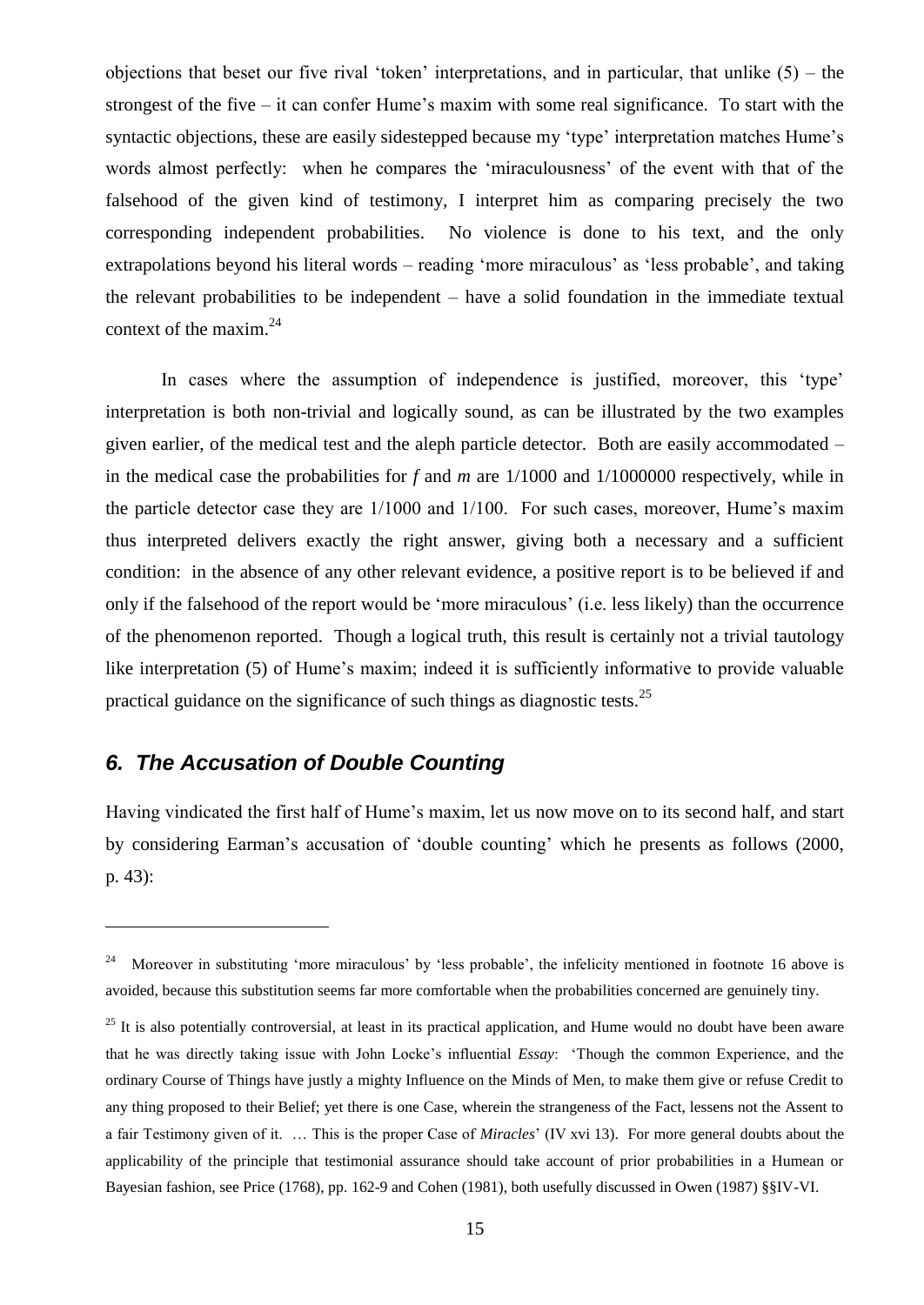the second half of the Maxim appears to be nonsensical. Recall that it says that "*even in that case* there is a mutual destruction of arguments, and the superior only gives an assurance suitable to the degree of force, which remains, after deducting the inferior". The italicised phrase suggests that even when the testimony is of such a kind that its falsehood would be more miraculous than the fact which it endeavours to establish there is still a *further* destruction of arguments. Such talk appears to involve an illicit double counting: the weighing up of the countervailing factors … has already been done, and if the result is that  $Pr(M/t(M)) > 0.5^{26}$  then that's the way it is, and no further subtraction is called for.

This accusation clearly misfires if the maxim is interpreted in the way I have proposed, because thus interpreted it does not involve any explicit calculation of the overall conditional probability Pr(M/t(M)), but only a comparison between *f* and *m*. And in the circumstances envisaged, where the event reported is in itself highly improbable, Hume is obviously right to imply that this overall conditional probability will work out to be less than (1-*f*), which is *the probability of the testimony, considered apart and in itself*. A possible objection remains, however, for it is far from clear that this diminution of probability can be correctly described as a simple "deduction" or arithmetical subtraction.<sup>27</sup>

### *7. Subtracting Humean Probabilities*

 $\overline{a}$ 

Here it must be remembered that even in his writings on "probability", Hume was not developing a mathematical theory of chance, but was primarily concerned (especially in the *Treatise*) to explain the psychological mechanism whereby in relevant circumstances we acquire expectations or tentative beliefs of various imperfect degrees of certainty. Moreover he never explores with any rigour the arithmetic of the "force and vivacity" that constitutes these degrees of belief – the working out of a Humean theory of mathematical degrees of probability must therefore involve some extrapolation beyond what he literally stated. Nevertheless it is possible to fill out a coherent theory, and we shall see that when this is done, his talk of "subtracting" probabilities can be seen to make reasonable sense, both in his general discussions of probability and also (*contra* Earman) in his maxim concerning miracles.

Within the *Treatise* and *Enquiry*, Hume speaks most explicitly of subtracting or deducting probabilities at T138, E111, E116, and E127 (the last three all being in "Of Miracles"). Gower

<sup>&</sup>lt;sup>26</sup> Here the quoted formula has been simplified in accordance with the policy of footnote [5](#page-3-0) above.

<sup>&</sup>lt;sup>27</sup> Earman states (2000, p. 43) that 'commentators from Campbell (1762) onward have complained about the crudity' of Hume"s "subtraction" approach, though Earman acknowledges that in contexts other than the maxim, "the idea is appropriately but crudely applied". The potential objection to be discussed in the next section is not explicitly raised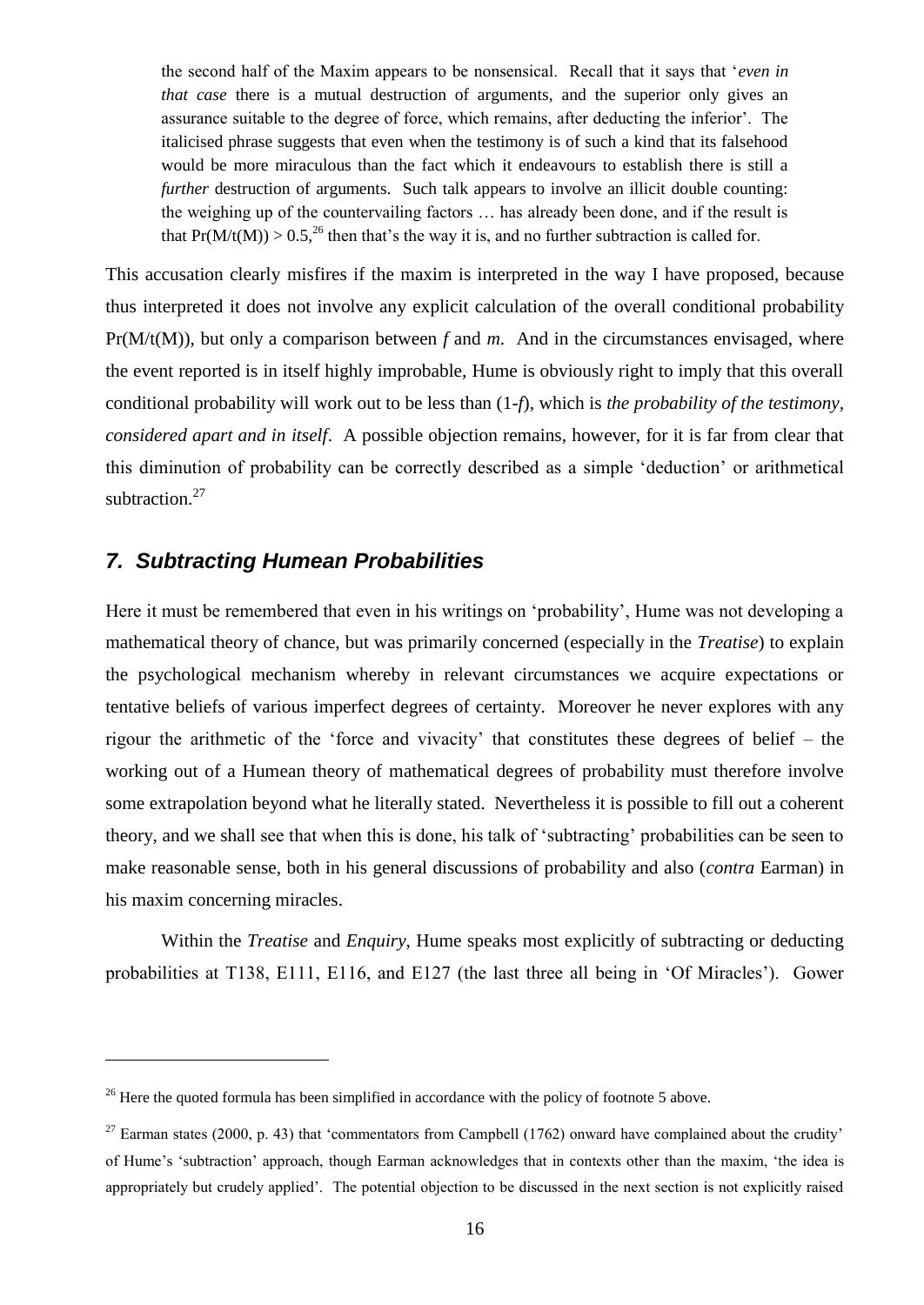(1991, pp. 12-13) suggests that Hume has in mind a non-standard theory of probability, according to which evidential force is to be assessed by subtracting the number of negative instances from the number of positive instances, so for example a balance of 3:1 in favour gives twice the evidential force of a 2:1 balance. Such a theory is however incoherent, since it implies that a 4:2 balance has the same force as a 3:1 balance, and hence double the force of a 2:1 balance, even though examples can easily be devised which can count as either 2:1 or 4:2 depending on how the component possibilities are divided up.<sup>28</sup> Fortunately, as Gower himself recognizes (1991, p. 15), there is no need to interpret Hume in this simplistic manner:

Without too much violence to the spirit of Hume's proposal we can easily modify it so as to yield probabilities between zero and one; we can simply divide the difference between superior and inferior numbers of observation by their sum.

Indeed such a modification is definitely required if we are to be faithful to Hume, since in the same sections where he discusses this kind of subtraction of instances (and in other sections besides), he also uses terms implying proportionality.<sup>29</sup> He is most explicit on this in the *Treatise* section on "the probability of chances" (I iii 11), where he elaborates a theory of probability involving a strictly proportionate division of the inductive impulse (induction being the foundation of all belief in matter of fact) which very clearly implies that a 4:2 balance of instances must be exactly equivalent to a 2:1 balance in terms of the resulting strength of belief:

we shall suppose a person to take a dye, [such that] four of its sides are mark"d with one figure … and two with another; and to put this dye into the box with an intention of throwing it … When [the mind] considers the dye as no longer suspended by the box, it cannot without violence regard it as suspended in the air; but naturally places it on the table, and views it as turning up one of its sides. … yet there is nothing to fix the particular side, but that this is determin"d entirely by chance … The very nature and

by Earman, because on his reading (as indeed on all five of the "token" interpretations), the second half of Hume"s maxim is 'nonsensical' in requiring any diminution at all.

 $\overline{a}$ 

 $28$  Consider, for instance, the probability that a randomly spun (non-magnetic) spinner will stop with its pointer facing within 120º of due north. If we treat the circle as divided into three sectors of 120º each, then the balance in favour is 2:1, but if we treat it as divided into six sectors of  $60^\circ$  each, then the balance is 4:2. It might be suggested that the principles of Book I Part ii of Hume's *Treatise* imply the existence of some 'correct' answer as to how the circle should be divided up  $-$  i.e. into absolute minima  $-$  but unfortunately this way of dividing up the space of possibilities just makes things worse, for on Gower's subtraction model a balance of, say, 2 million:1 million implies a 'surplus' of a million, yielding far too high a probability by comparison with other examples (e.g. the 51:1 balance applying to the prediction that a randomly chosen card from a pack will *not* be the ace of spades, which gives a surplus of only 50, though the real probability here is very obviously significantly greater than in the spinner example).

<sup>29</sup> See for example T134, T136, T139-40, E56-8, and E110-11. It may be significant that loose talk of subtraction is entirely absent from Section VI of the *Enquiry* (E56-9), which is the mature Hume's 'official' account of probability.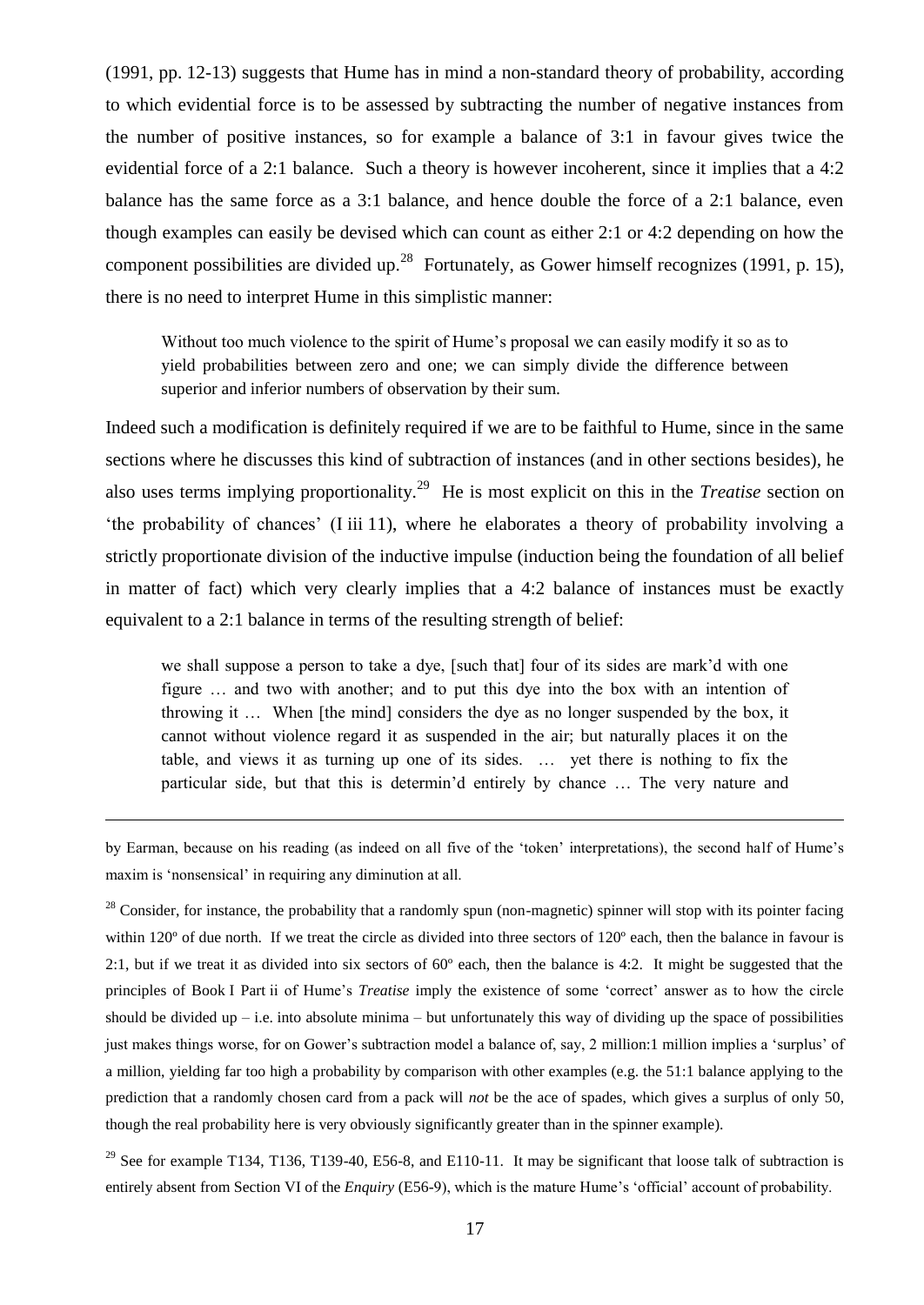essence of chance … [leaves] the mind in a perfect indifference among those events … this principle … directs us to the whole six sides after such a manner as to divide its force equally among them. … The determination of the thought is common to all; but no more of its force falls to the share of any one, than what is suitable to its proportion by the rest. "Tis after this manner the original impulse, and consequently the vivacity of thought, arising from the causes, is divided and split in pieces … "Tis evident that where several sides have the same figure inscrib"d on them … the impulses belonging to all these sides must re-unite in that one figure, and become stronger and more forcible by the union. … The vivacity of the idea is always proportionate to the degrees of the impulse … and belief is the same with the vivacity of the idea … (T127-30)

What results from this is still non-standard, because Hume's emphasis on subtraction of the resulting proportionate impulses effectively generates "credibilities" ranging from −1 to 1 (−1 being where all instances are negative), mapping onto conventional probabilities as follows:

| Probability: |      | 0.25   | 0.5 | 0.75 |  |  |
|--------------|------|--------|-----|------|--|--|
| Credibility: | $-1$ | $-0.5$ |     | 0.5  |  |  |

*How Humean 'credibilities' correspond to probabilities*

Though computationally complex, the resulting calculus can be developed equivalently to standard probability theory, so it is certainly not incoherent.<sup>30</sup> If we then apply this calculus to an induction from inconsistent experience where the balance of observed positive to negative instances is 3:1, we will derive a 'credibility' value of  $(3-1)/(3+1) = 0.5$ , equivalent to a conventional probability of 0.75, just as we would expect on the basis of the traditional "straight rule", which indeed seems the appropriate answer if the balance of past instances is all that we have to go on.

Let us now turn to see how this interpretation of Humean "subtraction" might apply to miracles, in respect of which the second half of Hume"s maxim tells us that *where the falsehood of the testimony is even more miraculous than the event reported,* "there is a mutual destruction of arguments, and the superior only gives us an assurance suitable to that degree of force, which remains, after deducting the inferior'  $(E 10.13, 116)$ . In this hypothetical situation – which Hume

 $30$  I coin the word 'credibility' (symbol 'C') to avoid confusion with probability. Then the coherence of the concept is simply established by the equations  $C = 2(P^{-1/2})$  and  $P = \frac{1}{2}(C+1)$ , which provide linear mappings between credibilities and the corresponding probabilities (as illustrated by the diagram in the text). From substitution into the standard formulae, the resulting rule for disjunction of mutually exclusive events is:  $C(A \vee B) = C(A) + C(B) + 1$ , and the rule for conjunction of independent events is:  $C(A \& B) = \frac{1}{2}(C(A).C(B) + C(A) + C(B) - 1)$ . The main computational complexity obviously comes in the latter.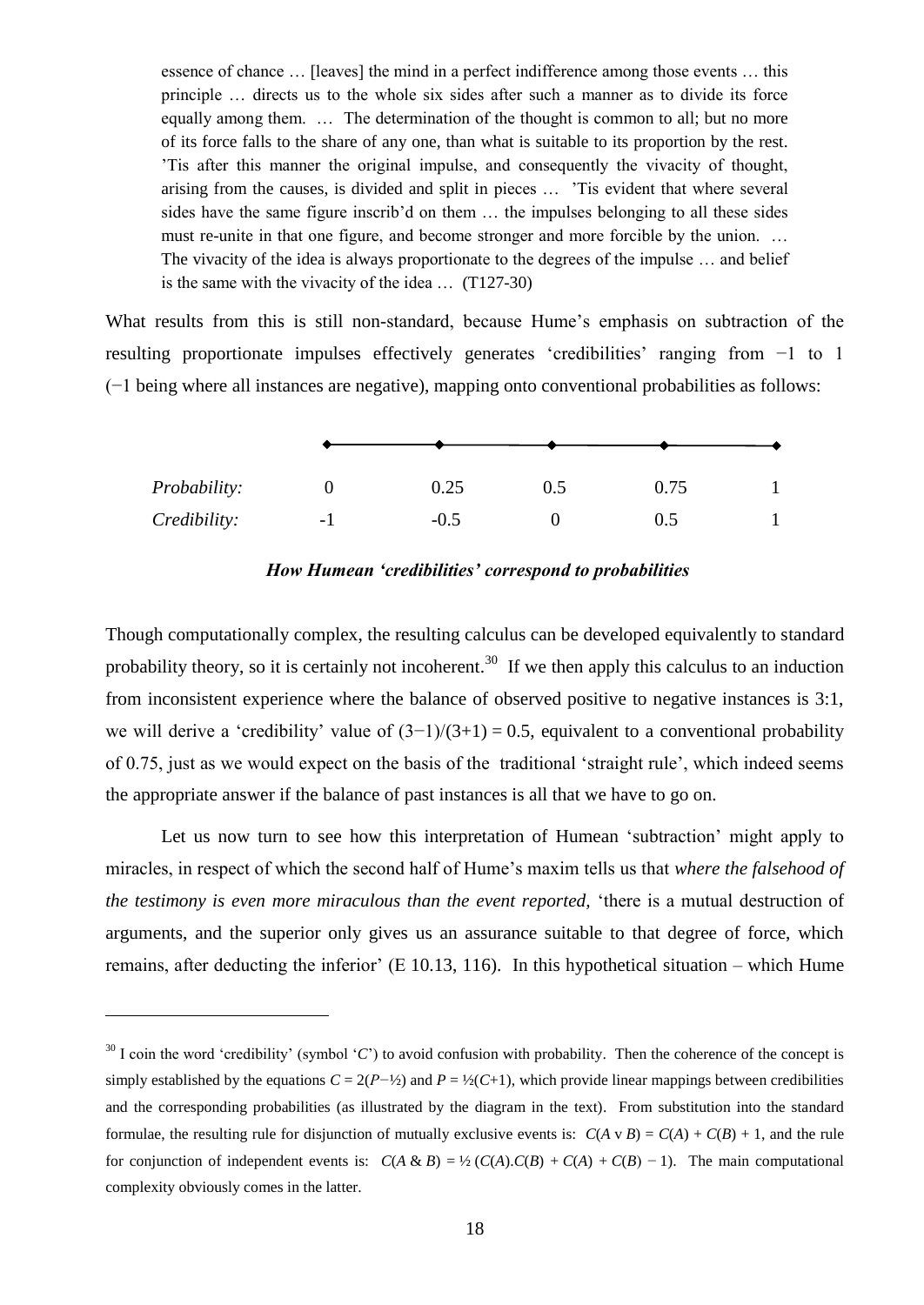of course believes to be *extremely* unlikely – the testimony is supposed to be sufficiently strong to outweigh even the improbability of a miraculous event. Consider, for example, what happens where an event M is reported of a type that can be expected to occur only 3 times in 1000, while the testimony is of a kind that can be expected to be false only 1 time in 1000 (or, to be more "miraculous", respectively 3 and 1 in a trillion – the result will be similar, but the lower numbers are easier to handle here). Evidently we should be surprised, for this implies that *something* improbable has come about. But on the principle of Hume"s maxim the two improbabilities have to weighed against each other, using the same kind of "subtraction" as he advocates for standard probabilities, so we must treat this case in essentially the same way as our example of simple induction based on 3:1 inconsistent experience.<sup>31</sup> This will yield a 'credibility' value of  $(0.003 - 0.001) / (0.003 + 0.001) = 0.5$ , equivalent again to a probability of 0.75,<sup>32</sup> but some obvious questions arise: is Hume right to handle these two types of situation – straight rule induction, and testimony for miracles – using the very same formula? How can this be justified, and how does it square with the first half of his maxim as interpreted in §4 above?

The answers can be found by comparing our just-derived probability of 0.75 with a Bayesian calculation using the relevant formula from §4, substituting 0.003 for *m* (the initial probability of the miracle) and 0.001 for *f* (the initial probability of the testimony's falsehood):

$$
Pr(M/t(M)) = \frac{0.003 \times 0.999}{0.003 \times 0.999 + 0.001 \times 0.997} = \frac{0.002997}{0.003994} = 0.750375...
$$

 $\overline{a}$ 

<sup>31</sup> There is another way of applying the 'subtraction', by basing it on the comparison between the complements of 0.003 and 0.001, namely 0.997 and 0.999 respectively, and Hume's words could perhaps bear either interpretation. However this alternative method would imply virtual indifference between the two "arguments", which is inconsistent with his generally proportionate treatment of probability and would moreover (given the 'balance of evidence' form of his argument) imply virtual indifference also where the roles are reversed, in the commonplace – arguably universal – situation where the miracle is 'more miraculous' than the falsehood of the testimony (where, of course, Hume shows no inclination whatever to suspend his judgement). As I interpret him, Hume would quite reasonably view the case of a 3-in-1000 event versus a 1-in-1000 falsehood as being rather like that of a lottery of 1000 tickets in which I buy 3 blue tickets and 1 white ticket, and later discover that I"ve won – the probability that I"ve won *with a blue ticket* will then clearly be 3 out of 4 (and the total number of tickets in the lottery is here completely irrelevant). Likewise, if I know that *either* a 3-in-1000 event *or* a 1-in-1000 falsehood has in fact occurred (in the situation envisaged by the second half of Hume's maxim), it seems obvious that the appropriate comparison is 3 to 1 rather than 997 to 999.

<sup>32</sup> This might seem to contradict Hume's idea that the subtraction results in a mutual 'annihilation' of evidence (E 10.35, 127), but that is simply because my example, chosen here for expository purposes, is far more extreme than any that Hume would countenance in a miraculous context. On his view no testimony can ever be so strong that its falsehood would be three times as improbable as a genuine miracle, and mutual annihilation is the practical limit that the best possible testimony can achieve.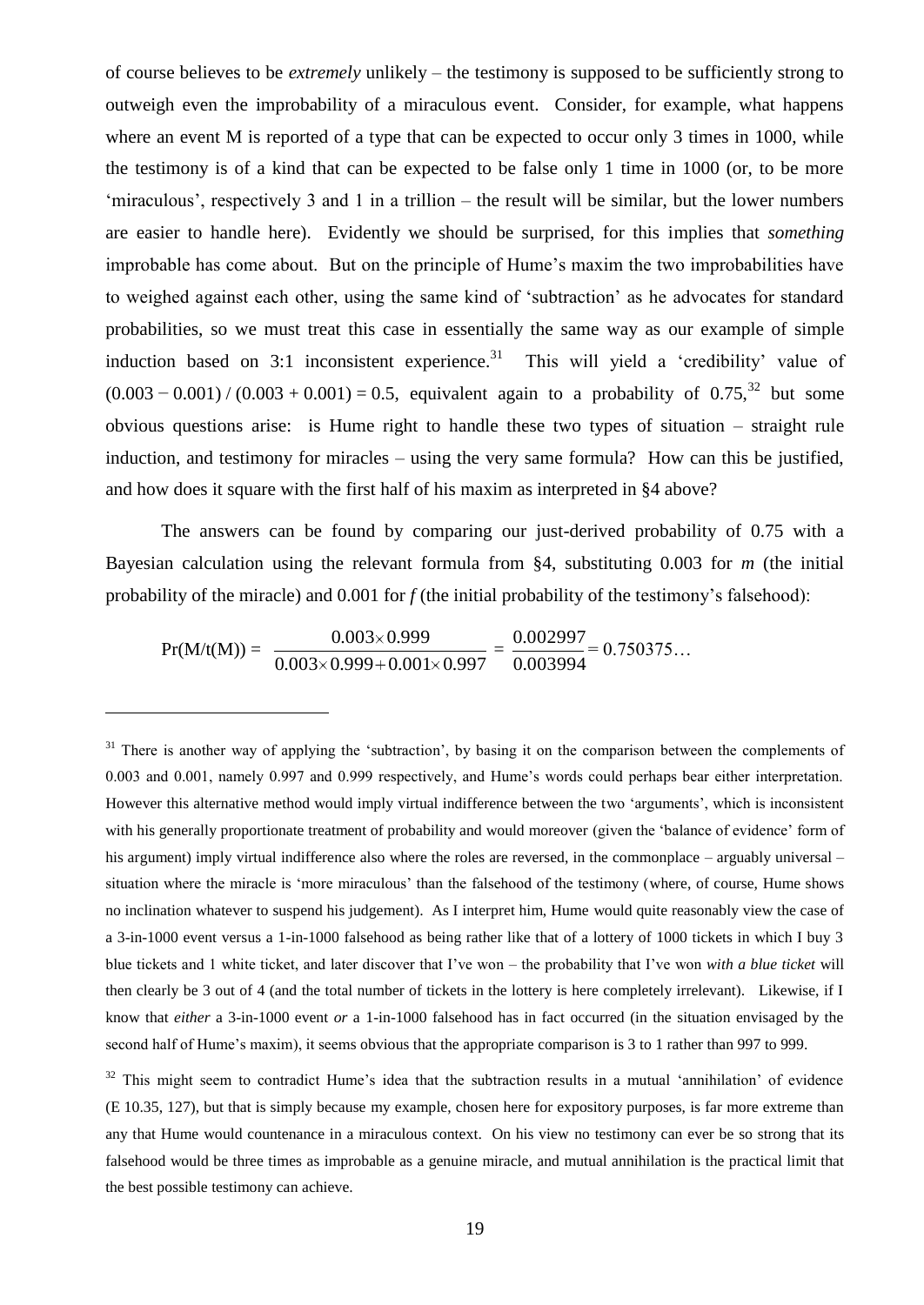The striking thing here is the closeness of the two results, and this is no coincidence. For Hume"s simple 'subtraction' rule, as described above, will always give a close approximation to the result of the Bayesian calculation *as long as m and f are sufficiently small*.<sup>33</sup> In the case of a miracle, of course, *m* is certain to be extremely small, and Hume's maxim only sanctions the use of his "subtraction" rule for the case of miracles where *f* is even smaller. So though admittedly not exact, the second half of his maxim, so far from being an incoherent nonsense, turns out to be a very useful approximation for calculating the actual probability that underlies the first half of his maxim. Where the first half gives the condition for testimony to be credible, the second half provides an excellent numerical approximation of the resulting "credibility".

### *8. Conclusion: The Significance and Originality of Hume's Essay*

If the response I have presented to Earman's challenge is successful, then Hume's famous maxim concerning miracles is neither trivial nor incoherent: it can give genuinely practical, and broadly correct, guidance on the interpretation of evidence for some unlikely events, and it does not involve any illicit 'double counting'. Moreover although its scope should theoretically be limited to those situations where a certain assumption of independence is justified – where the credibility of some kind of testimony can legitimately be assessed without regard to the specific content of that testimony – nevertheless Hume's strategy of building his general case against miracles by starting from this assumption is not unreasonable.<sup>34</sup> First, because such independence was anyway

 $33$  To see why this is so, note that the calculation above gives a result of exactly 0.75 if 0.999 and 0.997 are approximated by a value of 1, and such an approximation is appropriate only if *m* and *f* are very small.

<sup>34</sup> Note that this kind of probabilistic independence is quite distinct from the issue of independent *multiple witnesses*, of which Earman makes a great deal as a potential counterexample to Hume (2000, pp. 53-61; 2002, pp. 100-102). Without contesting Earman"s technical results, one can dispute the seriousness of this latter issue, since most of his discussion seems to ignore entirely the epistemological dimension of how one could possibly *know* that the multiple witnesses in question are genuinely independent. What little he says on this seems extremely naïve, culminating in the suggestion that "there seems to be no in-principle difficulty in arranging the circumstances so as to secure the independence condition" (2002, p. 102, cf. 2000, p. 60). It is obscure what "in-principle" here amounts to (Earman uses the term frequently in these discussions without explanation), but his suggestion presumably need not be of any concern to Hume if it requires freakish combinations of circumstances, or supernatural interventions, which would themselves be "miraculously" improbable. The idea of "arranging" circumstances is also somewhat inappropriate in the case of Humean miracles which are by definition contrary to natural law (and thus would not include repeatable lawlike faith-healings, for example, even if these were to occur); the phrase seems moreover to gloss over the gap between such circumstances" *actually* obtaining, and their being *known* (or reasonably believed) to obtain. Hume had an intimate acquaintance with man"s fondness both for the miraculous and for fraudulent sensationalism (Bede, with his miracle-filled stories of Germanus, Oswald, Aidan, Cuthbert etc., was one of the principal sources for the *History*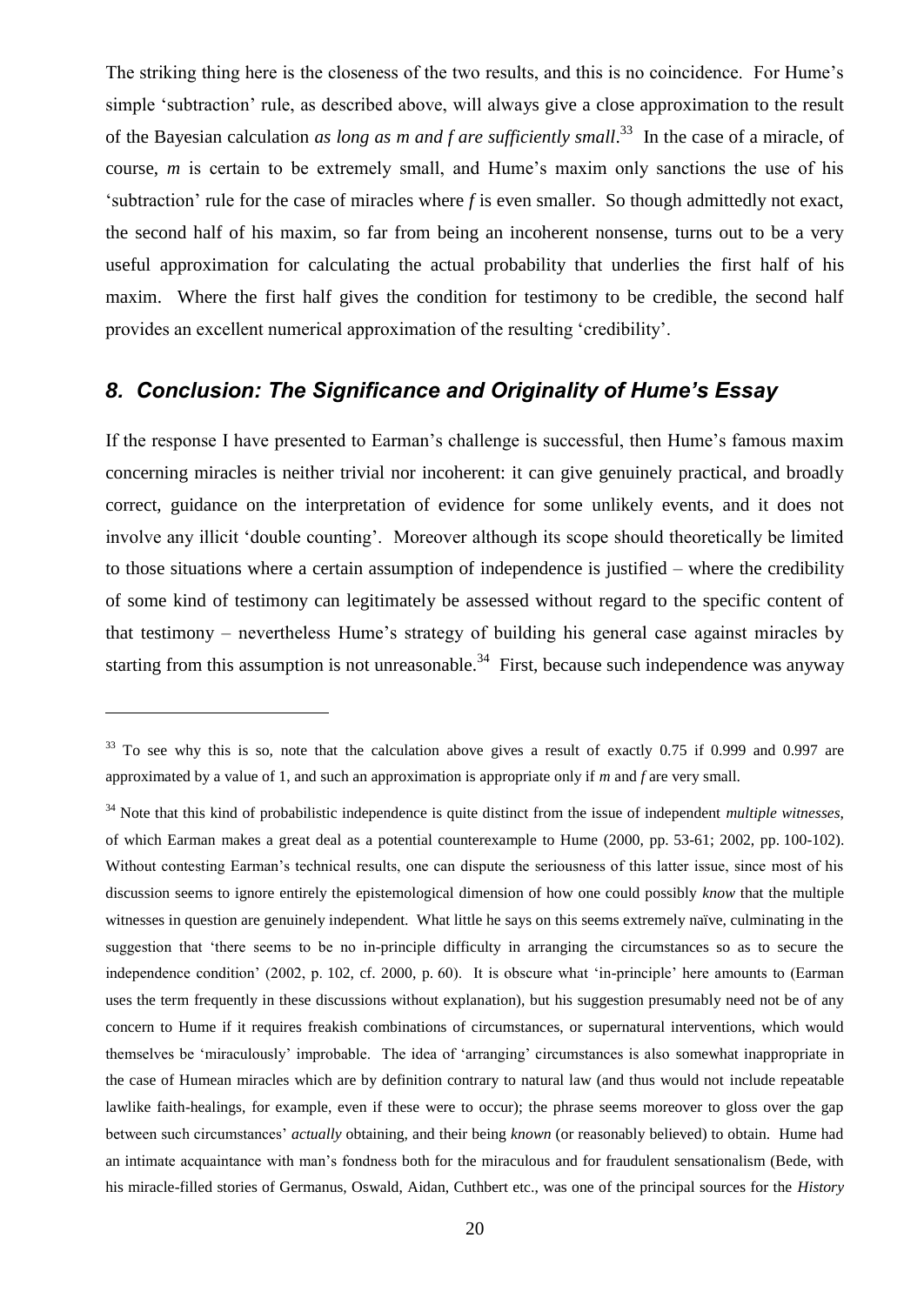typically taken for granted by his opponents, and even in some cases explicitly advocated by them as the basis for accepting miracle reports. Secondly, because Hume goes on from this starting point to develop his case further in Part ii of his essay, in effect arguing that the assumption of independence is, if anything, over-generous to the believer. All this is not necessarily to endorse Hume"s negative conclusions, but it does indicate that his maxim against miracles retains significant force, and is very far from being the empty tautology that Earman alleges.

I shall end by briefly addressing the implications for a closely related further attack that Earman mounts in his book, and which he advertises aggressively in its Preface:<sup>35</sup>

It is almost universally assumed, by Hume's admirers and critics alike, that 'Of Miracles' offers a powerful and original argument against miracles. On the contrary, I contend that Hume's argument is largely derivative [and] almost wholly without merit where it is original … (2000, p. vii)

Earman substantiates his accusation that Hume"s argument is "largely derivative" by reference (pp. 14-20) to various earlier philosophers" discussions of miracles, in particular by Locke, Woolston, Sherlock, and Annet, and by deference to an influential article of David Wootton.<sup>36</sup> Wootton's claim (1990, pp. 223, 226-7), evidenced in part by the various works that Earman cites, is that Hume's originality lay not in his use of examples or of the 'a posteriori' arguments that make up Part ii of his essay, but rather, precisely in the "maxim" with which he concludes Part i and of which (as we have seen) Earman is so critical. Hence Earman"s dismissal of Hume"s originality seems to go hand in hand with his "trivial" interpretation of that maxim.

It follows that to defend Hume"s maxim from Earman"s charge of triviality is *ipso facto* to defend Hume"s originality, but I would suggest that if we look also at the reasoning that Hume

*of England*; and Hume played a significant part in the Ossian controversy). He also gave, in his *Natural History of Religion*, a systematic account of how the impulse to religious credulity is an intrinsic element of human nature. Given this background setting of the 'prior probabilities', it is not nearly as easy as Earman implies even to imagine a plausible scenario in which it is more rational to believe the supposedly independent multiple witnesses to an alleged one-off miraculous occurrence, than it is to doubt their genuine independence. This sort of point is particularly forceful when applied to the area of Hume"s main concern: the miracle stories associated with an established religious tradition, and where we have access only to the "testimony" preserved within the literature of that same tradition.

<sup>&</sup>lt;sup>35</sup> Earman also adds the criticism that Hume's argument 'reveals the impoverishment of his treatment of inductive reasoning". To respond here would take us too far afield, but for evidence that Hume"s treatment of inductive reasoning is considerably more subtle and sophisticated than Earman presumes, see for example Garrett (1997), Millican (2002a) pp. 60-3, (2002b) pp. 162-6, and (2002c) pp. 437-40. Hume"s *psychology* of probability may start from the admittedly simplistic "straight rule", but his principles of probable inference do not by any means end there.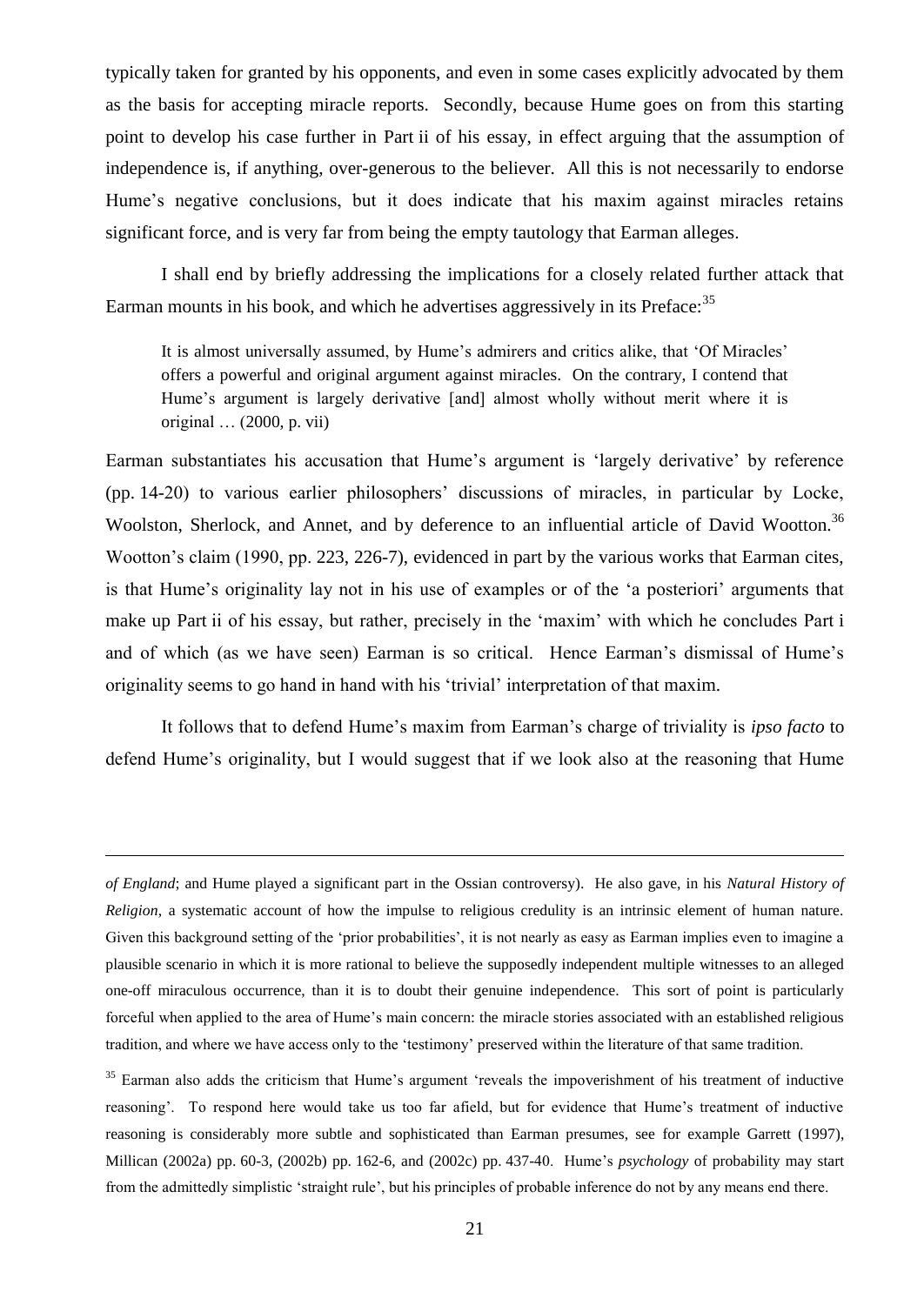provides for his maxim, we can go yet further in at least two respects. First, Hume – unlike the various predecessors cited by Earman – puts great emphasis on his characteristic general principle that the evidence of testimony is itself founded on experience, and is thus ultimately *of the same species* as the evidence for the regularities that any miraculous testimony contradicts. Not only does Hume explicitly spell out this point in developing his argument (E 10.5, 111), but also, his essay starts by alluding to an argument of Tillotson"s which fits his description as being "of a like nature' (E 10.2, 110) only on the assumption that Hume sees this very point as being central to his own argument"s structure (Tillotson had argued that the evidences for and against transubstantiation are of the same species, as both being founded on the senses).<sup>37</sup> This principle, *that the authority of testimony must be derived from experience* (just as with any other evidence concerning matter of fact), is so paradigmatically Humean that seeing it as Hume"s most distinctive contribution to his argument on miracles fits perfectly with his own account of the circumstances in which that argument first occurred to him: $^{38}$ 

I was walking in the cloisters of the Jesuits" College of La Flèche … and engaged in a conversation with a Jesuit … who was … urging some nonsensical miracle performed in their convent, when I was tempted to dispute against him; and as my head was full of the topics of my *Treatise of Human Nature*, which I was at that time composing, this argument immediately occurred to me …

Unless the same principle can be found in earlier writers, this provides another instance of the originality of Hume's contribution to the eighteenth century debate on miracles.

Another respect in which Hume"s essay may well represent an original contribution is more debatable, but of greater potential significance. We have seen that Earman is highly critical of Hume"s admittedly crude description of the adding and subtracting of inductive evidence (discussed in §7 above), and he contends that an appropriate account of induction requires the use of Bayesian inference (e.g. 2000 pp. 22-9, 70-2). The irony here is that, arguably, the most original aspect of Hume"s essay on miracles is precisely that it involves a clear application of a fundamental principle of Bayesianism, that factual inference should take account of prior

<sup>&</sup>lt;sup>36</sup> Extracts from the cited works by Locke, Sherlock, and Annet are reprinted in Part II of Earman's book, and relevant references to Wootton are at pp. 19, 25, and 80 n. 32.

 $37$  Tillotson's argument is discussed by Earman (p. 20, 80-1 n. 33), Wootton (pp. 206-7) and Stewart (1994, pp. 84-5), but none of these seems clearly to have grasped what I believe is the central point of Hume's reference to it, namely, the similarity of species which serves to reduce the conflict of (superficially very different types of) evidence to a relatively straightforward trial of strength (cf. the final paragraph of §4 above).

<sup>&</sup>lt;sup>38</sup> From Hume's letter to George Campbell of  $7<sup>th</sup>$  June 1762, in Greig (1932), p. 361.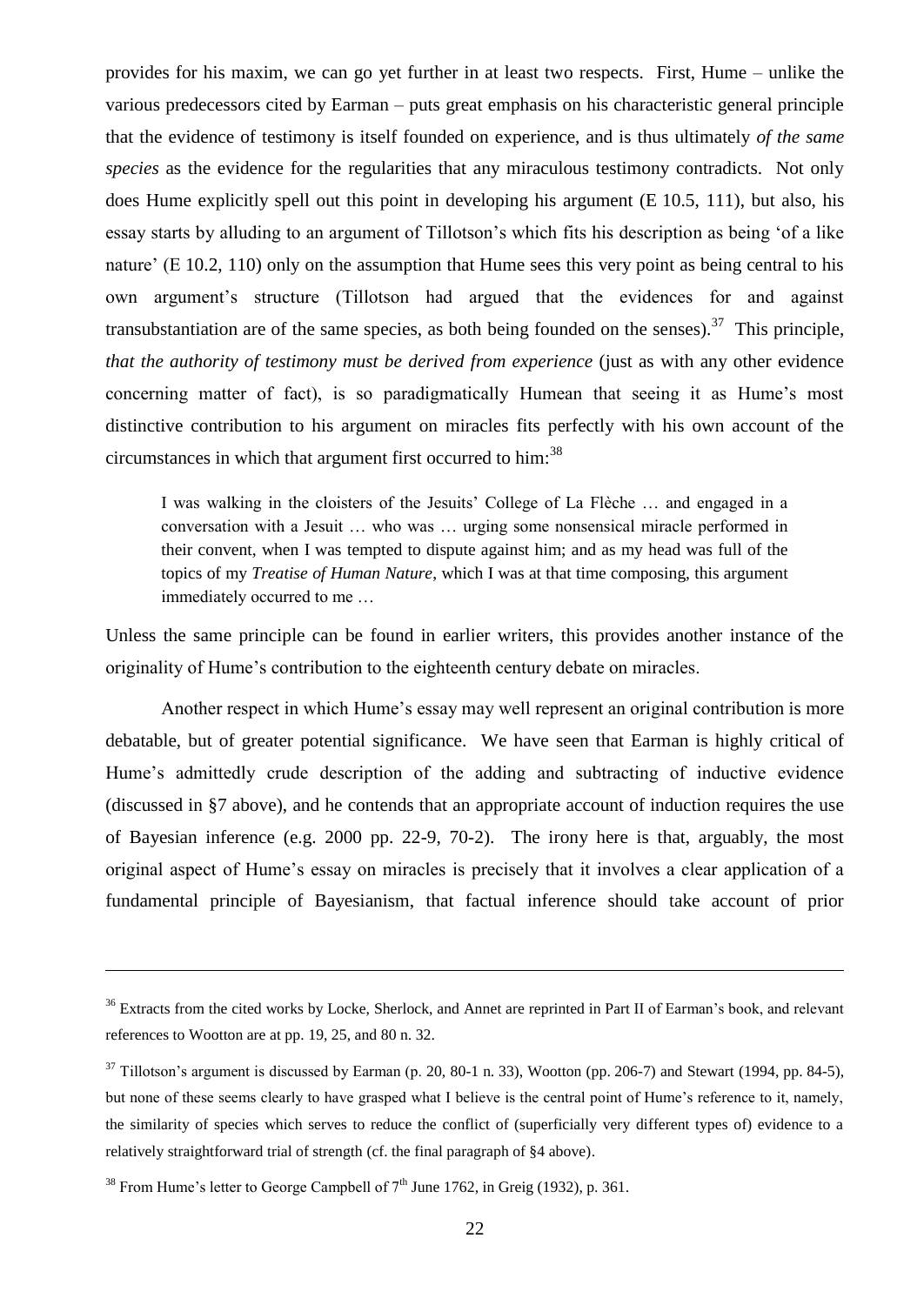probabilities.<sup>39</sup> Nor is this the only context in which Hume seems to argue in a Bayesian manner, as witness the following passage from his *Dialogues Concerning Natural Religion* (pp. 203-5):

It must, I think, be allowed, that, if a very limited intelligence, whom we shall suppose utterly unacquainted with the universe, were assured, that it were the production of a very good, wise, and powerful Being, however finite, he would, from his conjectures, form *beforehand* a different notion of it from what we find it to be by experience …

In short, I repeat the question: Is the world considered in general, and as it appears to us in this life, different from what a man, or such a limited being, would, *beforehand*, expect from a very powerful, wise, and benevolent Deity? It must be strange prejudice to assert the contrary. And from thence I conclude, that, however consistent the world may be, allowing certain suppositions and conjectures, with the idea of such a Deity, it can never afford us an inference concerning his existence.

Hume"s doubly italicized "beforehand" suggests that he is here quite self-consciously arguing in a broadly Bayesian manner based on the low relevant "likelihood" that a good deity would create a universe as unpleasant as the one we inhabit. I am not aware of any other philosophical literature from this date which demonstrates such a clear implicit grasp of Bayesian principles. $40$ 

It is, admittedly, very hard to assess the originality of the Bayesian themes in Hume"s essay, because this will depend on the interpretation of many previous discussions of testimony and miracles (e.g. how far the *Port-Royal Logic*"s application of the distinction between "external" and "internal" circumstances should be seen as implying the same kind of weighing up of probabilities for and against the reported event).<sup>41</sup> What certainly does distinguish Hume's essay,

<sup>&</sup>lt;sup>39</sup> There is also a further irony in the fact that Richard Price, who brought Bayes's famous essay to publication and whom Earman praises highly for his criticisms of Hume, objects to precisely this aspect of Hume's argument. Price (1768, pp. 162-9) strongly resists the idea that the prior improbability of a miracle-type event should have a direct impact on the credibility of the testimony that reports it (and in doing so, he effectively defends the assumption of independence, as alluded to earlier in §5). Owen (1987) discusses this debate, and makes the case for seeing Hume"s treatment of miracles as broadly Bayesian (cf. footnote [25](#page-15-0) above).

<sup>40</sup> Salmon (1978) elegantly presents the case for seeing the overall argumentative structure of the *Dialogues* as being broadly Bayesian.

<sup>&</sup>lt;sup>41</sup> See Arnauld and Nicole (1662/83), p. 264: 'I call those circumstances internal that belong to the fact itself, and those external that concern the persons whose testimony leads us to believe in it. … [I]f all the circumstances are such that it never or only rarely happens that similar circumstances are consistent with the falsity of the belief, the mind is naturally led to think that it is true. Moreover it is right to do so … But if, on the contrary, these circumstances are such that they are often consistent with the falsity of the belief, reason would require either that we remain in suspense, or that we view as false whatever we are told when its truth does not look likely, even if it does not look completely impossible." For more on this distinction and on the subsequent development of probability and the theory of testimony, see Daston (1988), pp. 39-47, 306-42.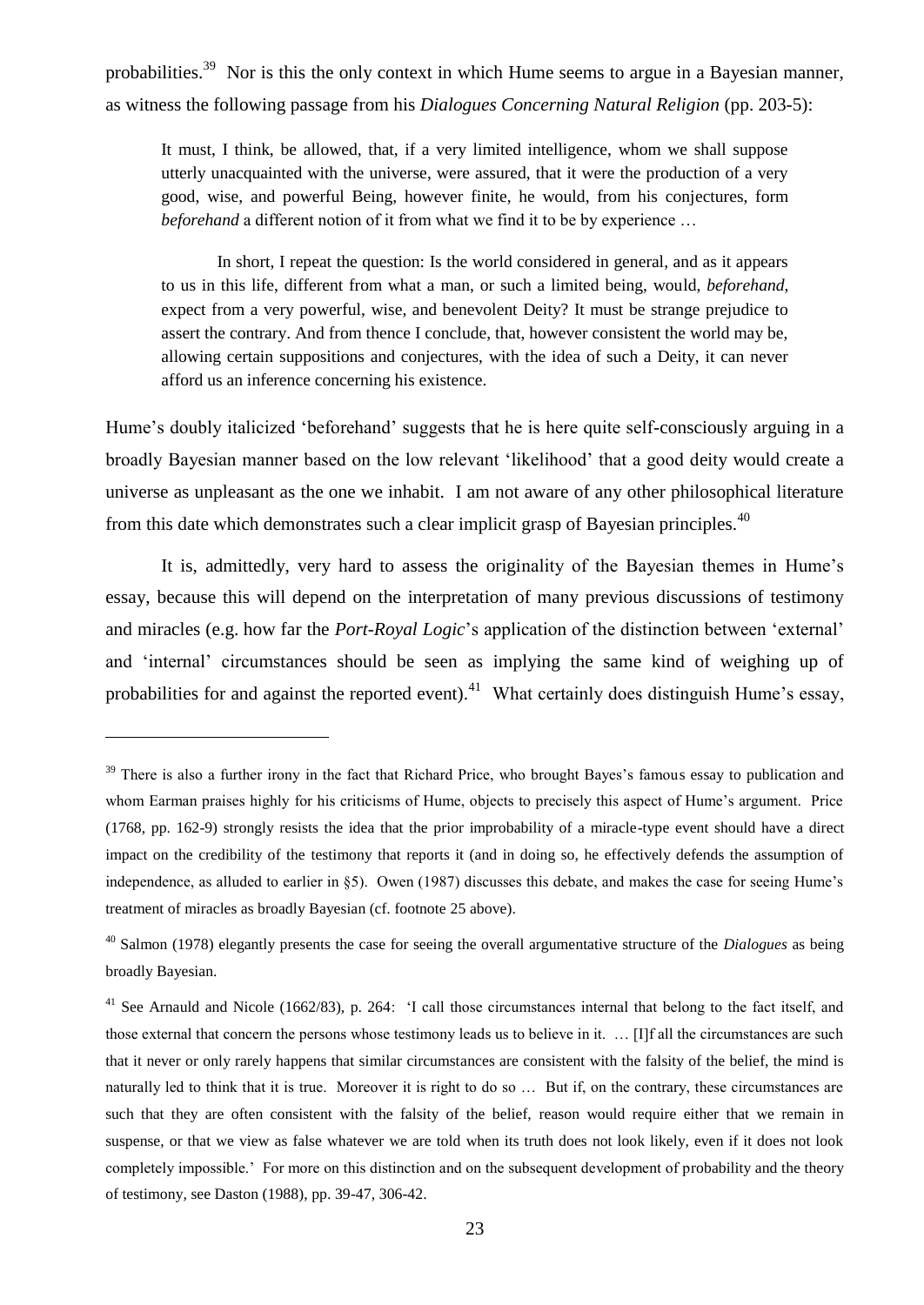however, is its proximity to Bayes's (via Price) seminal contribution to probability theory, and the intriguing albeit circumstantial evidence that the latter may have been developed in direct response to Hume"s *Enquiry*, including in particular his discussions of induction and of miracles in Sections IV and X respectively.<sup>42</sup> If there is anything at all in this, then it surely puts Earman's extreme invective in a very ungenerous light. For even if Hume's *only* original contribution in his discussion of miracles had been to present the arguments in a sufficiently clear, striking, and epistemologically principled manner to provoke Bayes to "open a new epoch in the history of statistics',<sup>43</sup> this would still rank as a major achievement, against which Earman's immoderate insults seem inappropriate and churlish.

#### *References*

- Arnauld, Antoine and Nicole, Pierre (1662/83), *Logic or the Art of Thinking*, translated and edited by Jill Vance Buroker, Cambridge University Press, 1996
- Bayes, Thomas (1763), "An Essay Towards Solving a Problem in the Doctrine of Chances", presented to the Royal Society by Richard Price, *Philosophical Transactions of the Royal Society* 53: 370-418 and reprinted in *Proceedings of the British Academy* 113: 122-49
- Cohen, L. J. (1981), "Can Human Irrationality be Experimentally Demonstrated?", *Behavioral and Brain Sciences* 4: 317-31.
- Daston, Lorraine (1988), *Classical Probability in the Enlightenment*, Princeton University Press
- Earman, John (1993), "Bayes, Hume, and Miracles", *Faith and Philosophy* 10: 293-310
- Earman, John (2000), *Hume's Abject Failure: The Argument Against Miracles*, Oxford University Press
- Earman, John (2002), "Bayes, Hume, Price, and Miracles", *Proceedings of the British Academy* 113: 91-109
- Garrett, Don (1997), *Cognition and Commitment in Hume's Philosophy*, Oxford University Press, chapter 7, pp. 137-62; revised version in Peter Millican (ed.), *Reading Hume on Human Understanding*, Clarendon Press, pp. 301-32
- Gillies, Donald A. (1987), "Was Bayes a Bayesian?", *Historia Mathematica* 14: 325-46

 $\overline{a}$ 

Gillies, Donald (1991), "A Bayesian Proof of a Humean Principle", *British Journal for the Philosophy of Science* 42: 255-6

<sup>&</sup>lt;sup>42</sup> For the link between Hume, Bayes, and Price, see Gillies (1987), pp. 328-31, 339-43 and Earman (2002), pp. 91-2.

 $^{43}$  Hald (1998), p. 160. Here Hald refers to the first clear presentation of what we now know as Bayes's Theorem, by Laplace in 1774. Laplace seems to have been the first mathematician to consider very explicitly the choice between hypotheses which have *different* prior probabilities, since the experimental setup described in Bayes"s paper is carefully designed to deliver identical prior probabilities initially. This stresses even more the magnitude of Hume"s achievement *if* it is possible to substantiate his priority in this respect.